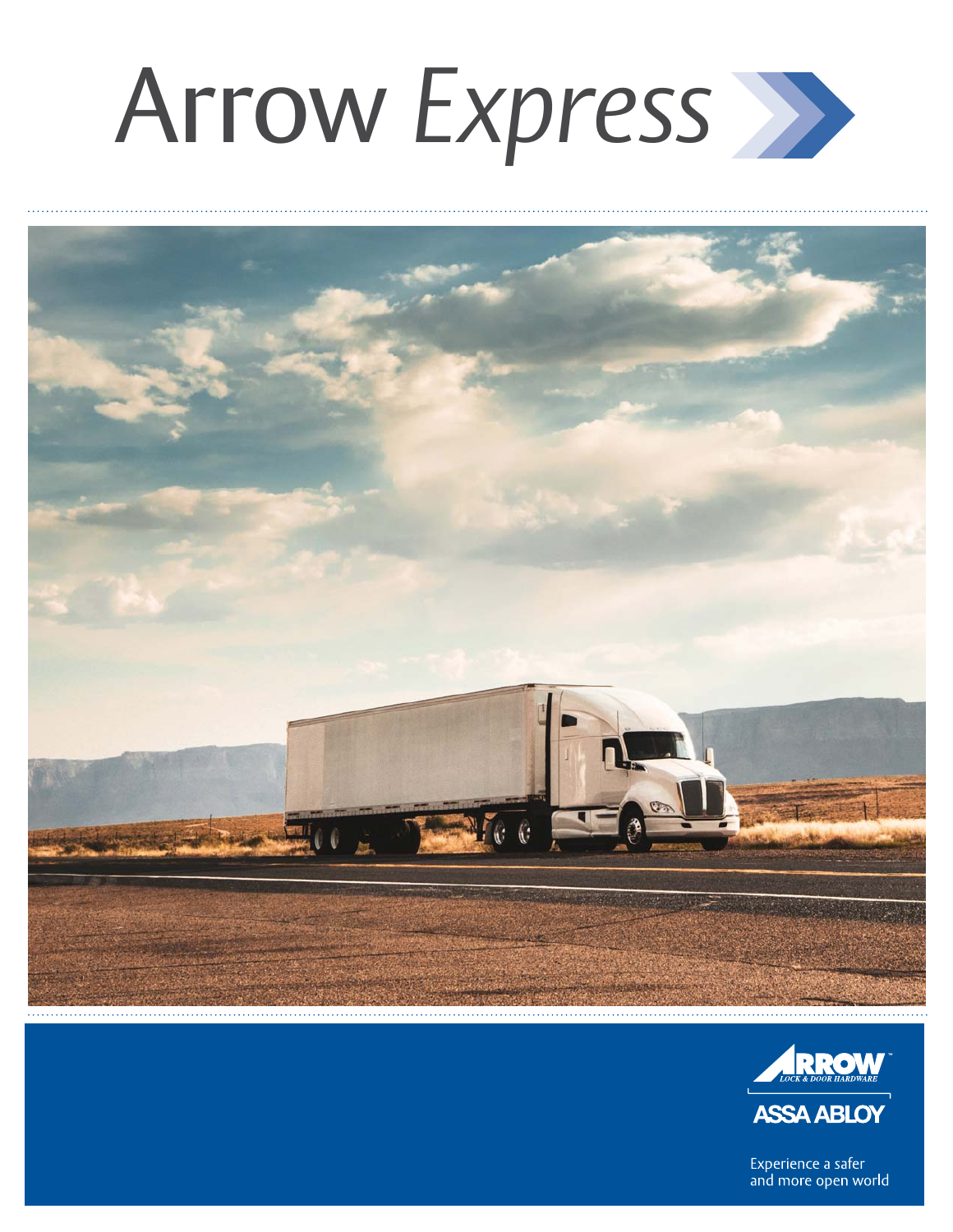## Terms and Conditions of Sale

#### Prices

Refer to the Arrow Lock Price Book in effect at the time the purchase order is submitted. Standard buying program discount applies.

#### **Orders**

Arrow Express part numbers must be included on the purchase order. Any orders received with items that are not currently in the Arrow Express program will be shipped at standard factory lead times.

#### Minimum Order

Minimum invoice is \$500 net product value.

#### Changes/Cancellations

Due to the promptness of delivery, no changes or cancellations can be accepted. The only exception is when we are out of stock.

#### **Quotes**

When applicable, a valid quote number must be included with the purchase order. Orders without this information will be processed at standard buying program discount.

#### Lead Time

Arrow Express orders shall ship 7 working days after the purchase order is entered.

#### Freight

All orders are shipped F.O.B. factory. When accepted by the carrier, the purchaser assumes the risk of loss or damage in transit. Unless otherwise noted, orders will be shipped by Arrow's carrier of choice. Freight and handling charges are prepaid and added to the customer's invoice. Customer orders with net product value in excess of \$2,000 will be shipped prepaid by Arrow's carrier of choice to a single destination within the continental United States.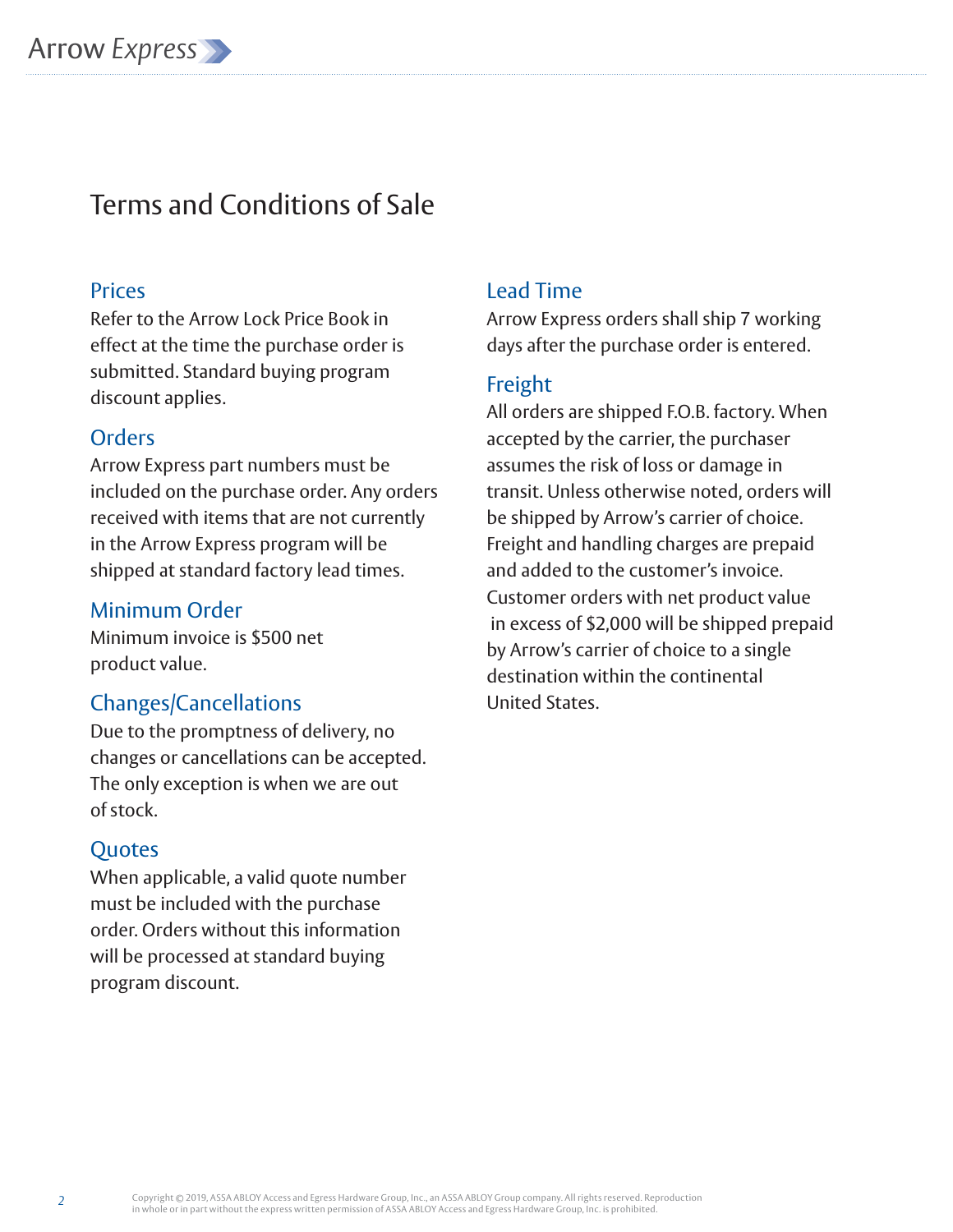## Grade 1 Cylindrical Lever Lock QL Series



| Functions Freewheeling, 2-3/4" Backset                                                |                           |
|---------------------------------------------------------------------------------------|---------------------------|
| Passage, Bright Brass                                                                 | XQL01-SB-03-306-Q73       |
| Passage, Satin Chrome                                                                 | XQL01-SB-26D-306-Q73      |
| Passage, Dark Oxidized Satin Bronze Equivalent                                        | XQL01-SB-613E             |
| Privacy, Satin Chrome                                                                 | XQL72-SB-26D-306-Q73      |
| Privacy, Dark Oxidized Satin Bronze Equivalent                                        | XQL72-SB-613E             |
| Entrance, Bright Brass, AR Keyway                                                     | XQL81-SB-03-306-Q71-ARKD  |
| Entrance, Bright Brass, CS Keyway                                                     | XQL81-SB-03-306-Q71-CSKD  |
| Entrance, Bright Brass, SFIC Prep                                                     | XQL81-SB-03-306-Q71-IC    |
| Entrance, Satin Chrome, AR Keyway                                                     | XQL81-SB-26D-306-Q71-ARKD |
| Entrance, Satin Chrome, CS Keyway                                                     | XQL81-SB-26D-306-Q71-CSKD |
| Entrance, Satin Chrome, SFIC Prep                                                     | XQL81-SB-26D-306-Q71-IC   |
| Entrance, Satin Chrome, LFIC Prep for Medeco 320201 or ASSA                           | XQL81-SB-26D-306-Q71-LIC  |
| Entrance, Satin Chrome, LFIC Prep for Schlage                                         | XQL81-SB-26D-306-Q71-SIC  |
| Entrance, Dark Oxidized Satin Bronze Equivalent, AR Keyway                            | XQL81-SB-613E-ARKD        |
| Entrance, Dark Oxidized Satin Bronze Equivalent, CS Keyway                            | XQL81-SB-613E-CSKD        |
| Entrance, Dark Oxidized Satin Bronze Equivalent, SFIC Prep                            | XQL81-SB-613E-IC          |
| Entrance, Dark Oxidized Satin Bronze Equivalent, LFIC Prep for Medeco 320201 or ASSA  | XQL81-SB-613E-LIC         |
| Storeroom, Bright Brass, AR Keyway                                                    | XQL82-SB-03-306-Q71-ARKD  |
| Storeroom, Bright Brass, CS Keyway                                                    | XQL82-SB-03-306-Q71-CSKD  |
| Storeroom, Bright Brass, SFIC Prep                                                    | XQL82-SB-03-306-Q71-IC    |
| Storeroom, Satin Chrome, AR Keyway                                                    | XQL82-SB-26D-306-Q71-ARKD |
| Storeroom, Satin Chrome, CS Keyway                                                    | XQL82-SB-26D-306-Q71-CSKD |
| Storeroom, Satin Chrome, SFIC Prep                                                    | XQL82-SB-26D-306-Q71-IC   |
| Storeroom, Satin Chrome, LFIC Prep for Medeco 320201 or ASSA                          | XQL82-SB-26D-306-Q71-LIC  |
| Storeroom, Satin Chrome, LFIC Prep for Schlage                                        | XQL82-SB-26D-306-Q71-SIC  |
| Storeroom, Dark Oxidized Satin Bronze Equivalent, AR Keyway                           | XQL82-SB-613E-ARKD        |
| Storeroom, Dark Oxidized Satin Bronze Equivalent, CS Keyway                           | XQL82-SB-613E-CSKD        |
| Storeroom, Dark Oxidized Satin Bronze Equivalent, SFIC Prep                           | XQL82-SB-613E-IC          |
| Storeroom, Dark Oxidized Satin Bronze Equivalent, LFIC Prep for Medeco 320201 or ASSA | XQL82-SB-613E-LIC         |
| Classroom, Bright Brass, AR Keyway                                                    | XQL87-SB-03-306-Q71-ARKD  |
| Classroom, Bright Brass, CS Keyway                                                    | XQL87-SB-03-306-Q71-CSKD  |
| Classroom, Bright Brass, SFIC Prep                                                    | XQL87-SB-03-306-Q71-IC    |
| Classroom, Satin Chrome, AR Keyway                                                    | XQL87-SB-26D-306-Q71-ARKD |
| Classroom, Satin Chrome, CS Keyway                                                    | XQL87-SB-26D-306-Q71-CSKD |
| Classroom, Satin Chrome, SFIC Prep                                                    | XQL87-SB-26D-306-Q71-IC   |
| Classroom, Satin Chrome, LFIC Prep for Medeco 320201 or ASSA                          | XQL87-SB-26D-306-Q71-LIC  |
| Classroom, Satin Chrome, LFIC Prep for Schlage                                        | XQL87-SB-26D-306-Q71-SIC  |
| Classroom, Dark Oxidized Satin Bronze Equivalent, AR Keyway                           | XQL87-SB-613E-ARKD        |
| Classroom, Dark Oxidized Satin Bronze Equivalent, CS Keyway                           | XQL87-SB-613E-CSKD        |
| Classroom, Dark Oxidized Satin Bronze Equivalent, SFIC Prep                           | XQL87-SB-613E-IC          |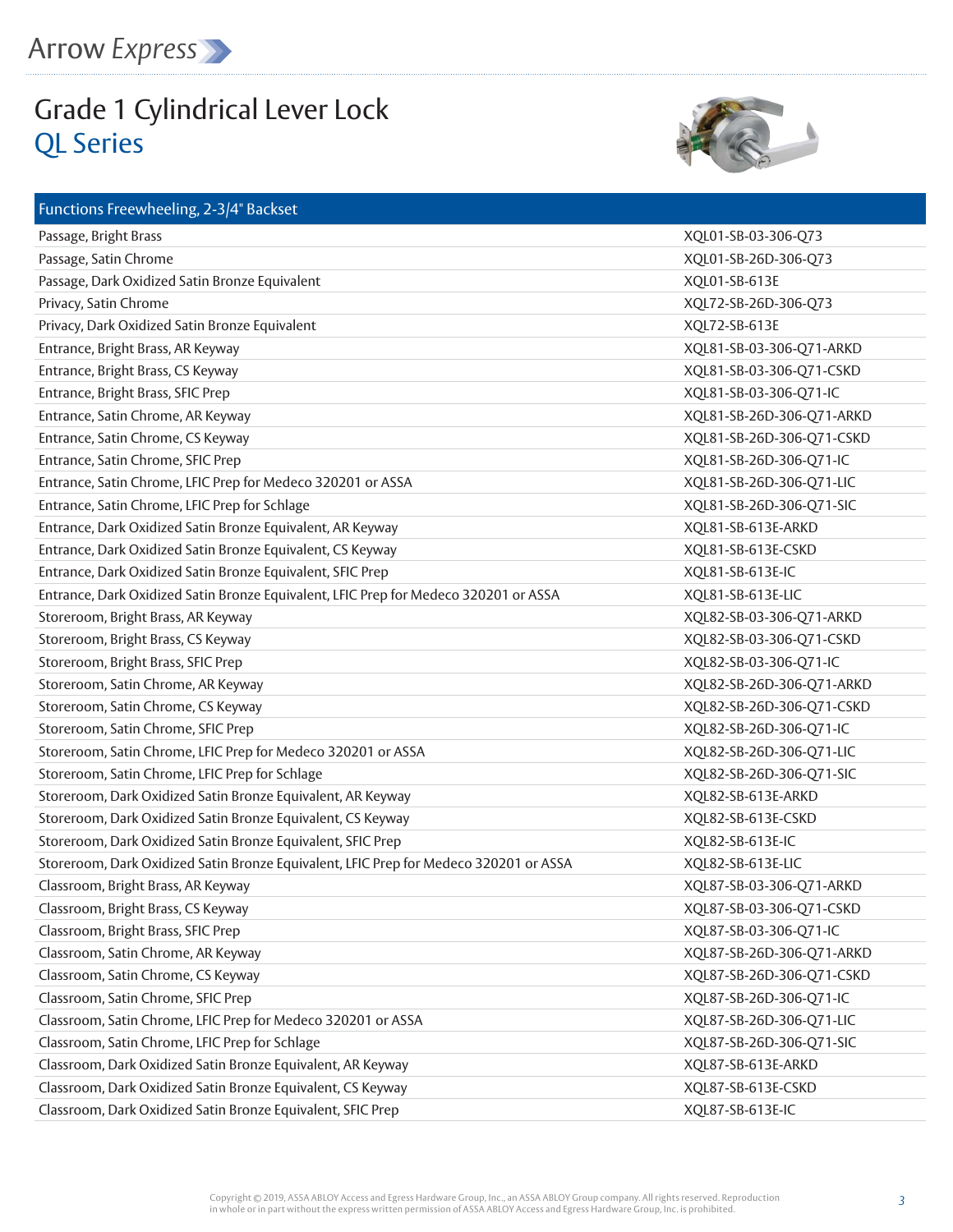

# Grade 1 Cylindrical Lever Lock QL Series



| $\frac{1}{2}$                                                                         |                           |
|---------------------------------------------------------------------------------------|---------------------------|
| Classroom, Dark Oxidized Satin Bronze Equivalent, LFIC Prep for Medeco 320201 or ASSA | XOL87-SB-613E-LIC         |
| Classroom Intruder, Satin Chrome, AR Keyway                                           | XQL97-SB-26D-306-Q71-ARKD |
| Classroom Intruder, Satin Chrome, CS Keyway                                           | XQL97-SB-26D-306-Q71-CSKD |
| Classroom Intruder, Satin Chrome, SFIC Prep                                           | XQL97-SB-26D-306-Q71-IC   |
| Classroom Intruder, Satin Chrome, LFIC Prep for Medeco 320201 or ASSA                 | XQL97-SB-26D-306-Q71-LIC  |
| Classroom Intruder, Satin Chrome, AR Keyway                                           | XQL97-SB-613E-ARKD        |
| Classroom Intruder, Satin Chrome, CS Keyway                                           | XQL97-SB-613E-CSKD        |
| Classroom Intruder, Satin Chrome, SFIC Prep                                           | XQL97-SB-613E-IC          |
| Asylum, Satin Chrome, AR Keyway                                                       | XQL93-SB-26D-306-Q71-ARKD |
| Asylum, Satin Chrome, CS Keyway                                                       | XQL93-SB-26D-306-Q71-CSKD |
| Asylum, Satin Chrome, SFIC Prep                                                       | XQL93-SB-26D-306-Q71-IC   |
| Asylum, Satin Chrome, LFIC Prep for Medeco 320201 or ASSA                             | XQL93-SB-26D-306-Q71-LIC  |
| Asylum (rigid lever), Satin Chrome, AR Keyway                                         | XQL33-SB-26D-306-Q71-ARKD |
| Asylum (rigid lever), Satin Chrome, CS Keyway                                         | XQL33-SB-26D-306-Q71-CSKD |
| Asylum (rigid lever), Satin Chrome, SFIC Prep                                         | XQL33-SB-26D-306-Q71-IC   |
|                                                                                       |                           |

# Grade 1 Cylindrical Lever Lock GL Series

| Functions Freewheeling, 2-3/4" Backset      |                           |
|---------------------------------------------|---------------------------|
| Passage, Satin Chrome                       | XGL01-SR-26D-306-G73      |
| Privacy, Satin Chrome                       | XGL02-SR-26D-306-G73      |
| Entrance, Satin Chrome, AR Keyway           | XGL81-SR-26D-306-G71-ARKD |
| Entrance, Satin Chrome, CS Keyway           | XGL81-SR-26D-306-G71-CSKD |
| Entrance, Satin Chrome, SFIC Prep           | XGL81-SR-26D-306-G71-IC   |
| Storeroom, Satin Chrome, AR Keyway          | XGL82-SR-26D-306-G71-ARKD |
| Storeroom, Satin Chrome, CS Keyway          | XGL82-SR-26D-306-G71-CSKD |
| Storeroom, Satin Chrome, SFIC Prep          | XGL82-SR-26D-306-G71-IC   |
| Classroom, Satin Chrome, AR Keyway          | XGL87-SR-26D-306-G71-ARKD |
| Classroom, Satin Chrome, CS Keyway          | XGL87-SR-26D-306-G71-CSKD |
| Classroom, Satin Chrome, SFIC Prep          | XGL87-SR-26D-306-G71-IC   |
| Classroom Intruder, Satin Chrome, AR Keyway | XGL97-SR-26D-306-G71-ARKD |
| Classroom Intruder, Satin Chrome, CS Keyway | XGL97-SR-26D-306-G71-CSKD |
| Classroom Intruder, Satin Chrome, SFIC Prep | XGL97-SR-26D-306-G71-IC   |

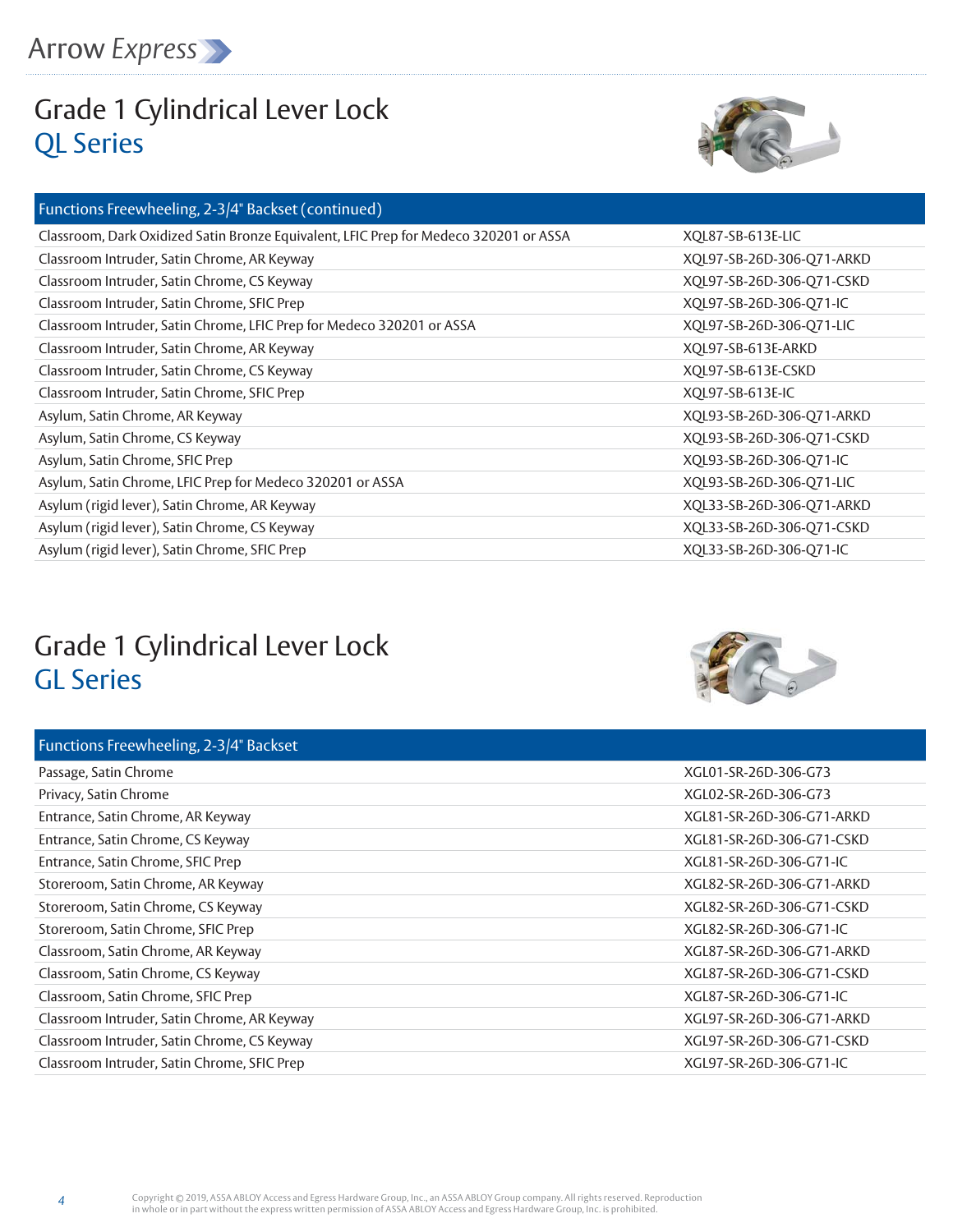

## Grade 1 Cylindrical Lever Lock QL Series



| Parts                                                                             |                   |
|-----------------------------------------------------------------------------------|-------------------|
| Standard Cylinder, AR Keyway, Satin Brass                                         | X-700HD.04        |
| Standard Cylinder, AR Keyway, Satin Chrome                                        | X-700HD.26D       |
| Standard Cylinder, CS Keyway, Satin Brass                                         | X-700HD-CS.04     |
| Standard Cylinder, CS Keyway, Satin Chrome                                        | X-700HD-CS.26D    |
| Tailpiece For Standard Cylinder                                                   | X-700HD-44.FIN    |
| Snap Ring For Standard Cylinder                                                   | X-700HD-103.FIN   |
| Housing Cap For Standard Cylinder                                                 | X-700HD-111PK.FIN |
| Tailpiece Kit For IC Lock Prep                                                    | X-RLX-44-201.FIN  |
| Tailpiece For LIC Lock Prep                                                       | X-QL-44.FIN       |
| Tailpiece Retainer For LIC Lock Prep                                              | X-QL-66.FIN       |
| Tailpiece For SIC Lock Prep                                                       | X-QL-44S.FIN      |
| Standard Locking Latch, 2-3/4" Backset, Bright Brass                              | X-Q71.03          |
| Standard Locking Latch, 2-3/4" Backset, Satin Stainless Steel                     | X-Q71.32D         |
| Standard Locking Latch, 2-3/4" Backset, Dark Oxidized Satin Bronze Equivalent     | X-Q71.613E        |
| Standard Non-Locking Latch, 2-3/4" Backset, Bright Brass                          | X-Q73.03          |
| Standard Non-Locking Latch, 2-3/4" Backset, Satin Stainless Steel                 | X-Q73.32D         |
| Standard Non-Locking Latch, 2-3/4" Backset, Dark Oxidized Satin Bronze Equivalent | X-Q73.613E        |
| Optional Locking Latch, 2-3/8" Backset, Bright Brass                              | ARX-R20.03        |
| Optional Locking Latch, 2-3/8" Backset, Satin Stainless Steel                     | ARX-R20.32D       |
| Optional Locking Latch, 2-3/8" Backset, Dark Oxidized Satin Bronze Equivalent     | ARX-R20.613E      |
| Optional Non-Locking Latch, 2-3/8" Backset, Bright Brass                          | ARX-R22.03        |
| Optional Non-Locking Latch, 2-3/8" Backset, Satin Stainless Steel                 | ARX-R22.32D       |
| Optional Non-Locking Latch, 2-3/8" Backset, Dark Oxidized Satin Bronze Equivalent | ARX-R22.613E      |
| Screw Pack, Bright Brass                                                          | X-QL-201.03       |
| Screw Pack, Satin Chrome                                                          | X-QL-201.26D      |
| Screw Pack, Dark Oxidized Satin Bronze Equivalent                                 | X-QL-201.613E     |
| Rose For Classroom Intruder Function Lock, Satin Chrome                           | X-QL97-03A.26D    |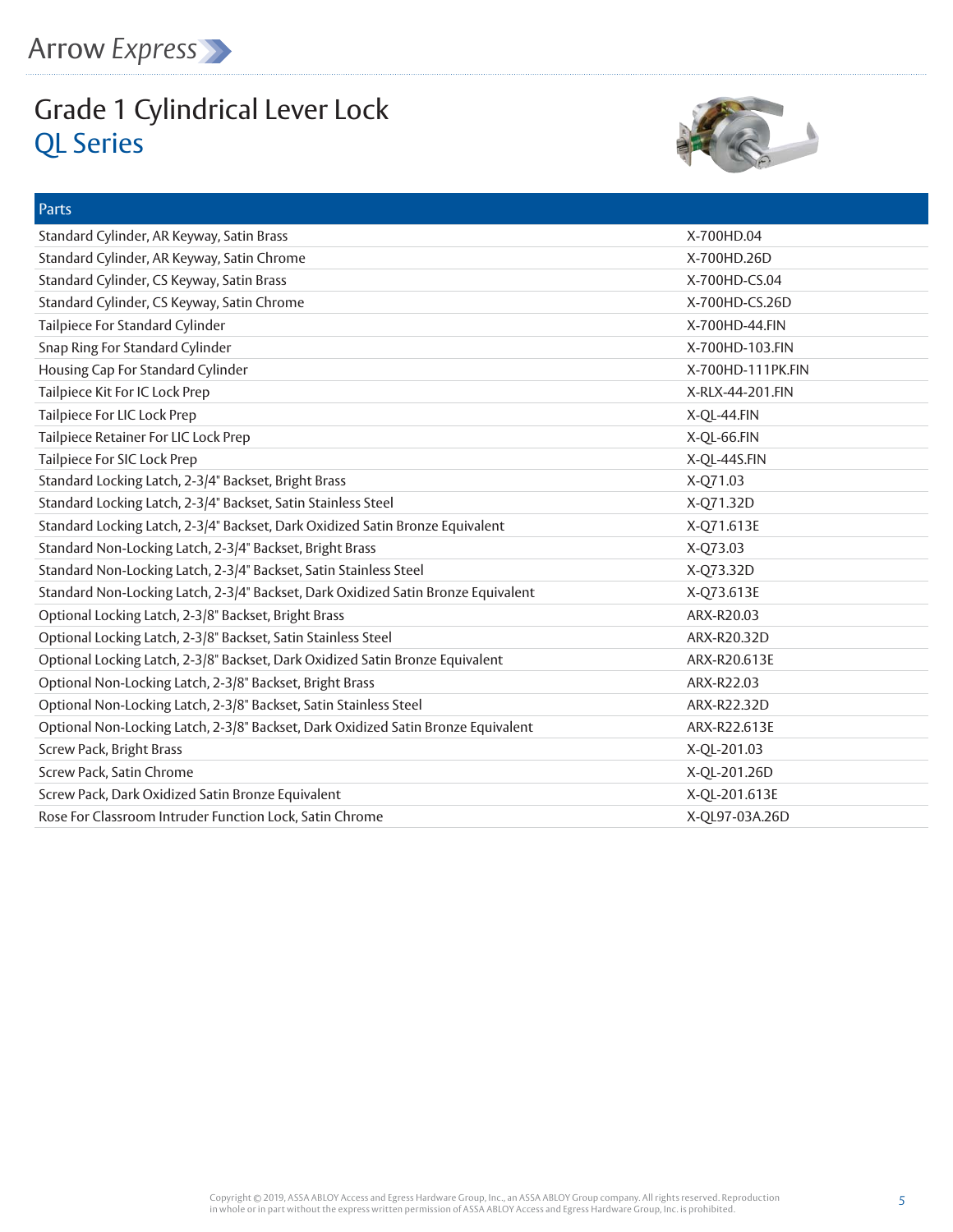## Grade 1 Cylindrical Knob Lock HK Series



| Functions 2-3/4" Backset                                      |                           |
|---------------------------------------------------------------|---------------------------|
| Passage, Bright Brass                                         | XHK01-BB-03-306-Q73       |
| Passage, Dark Oxidized Satin Bronze Clear Coated              | XHK01-BB-10BP-306-Q73     |
| Passage, Satin Stainless Steel                                | XHK01-BB-32D-306-Q73      |
| Privacy, Bright Brass                                         | XHK02-BB-03-306-Q73       |
| Privacy, Dark Oxidized Satin Bronze Clear Coated              | XHK02-BB-10BP-306-Q73     |
| Privacy, Satin Stainless Steel                                | XHK02-BB-32D-306-Q73      |
| Single Dummy, Bright Brass                                    | XHK08-BB-03               |
| Single Dummy, Dark Oxidized Satin Bronze Clear Coated         | XHK08-BB-10BP             |
| Single Dummy, Satin Stainless Steel                           | XHK08-BB-32D              |
| Entrance, Bright Brass, AR Keyway                             | XHK11-BB-03-306-Q71-ARKD  |
| Entrance, Bright Brass, CS Keyway                             | XHK11-BB-03-306-Q71-CSKD  |
| Entrance, Bright Brass, SFIC Prep                             | XHK11-BB-03-306-Q71-IC    |
| Entrance, Dark Oxidized Satin Bronze Clear Coated, AR Keyway  | XHK11-BB10BP-306-Q71-ARKD |
| Entrance, Dark Oxidized Satin Bronze Clear Coated, CS Keyway  | XHK11-BB10BP-306-Q71-CSKD |
| Entrance, Dark Oxidized Satin Bronze Clear Coated, SFIC Prep  | XHK11-BB-10BP-306-Q71-IC  |
| Entrance, Satin Stainless Steel, AR Keyway                    | XHK11-BB-32D-306-Q71-ARKD |
| Entrance, Satin Stainless Steel, CS Keyway                    | XHK11-BB-32D-306-Q71-CSKD |
| Entrance, Satin Stainless Steel, SFIC Prep                    | XHK11-BB-32D-306-Q71-IC   |
| Storeroom, Bright Brass, AR Keyway                            | XHK12-BB-03-306-Q71-ARKD  |
| Storeroom, Bright Brass, CS Keyway                            | XHK12-BB-03-306-Q71-CSKD  |
| Storeroom, Bright Brass, SFIC Prep                            | XHK12-BB-03-306-Q71-IC    |
| Storeroom, Dark Oxidized Satin Bronze Clear Coated, AR Keyway | XHK12-BB10BP-306-Q71-ARKD |
| Storeroom, Dark Oxidized Satin Bronze Clear Coated, CS Keyway | XHK12-BB10BP-306-Q71-CSKD |
| Storeroom, Dark Oxidized Satin Bronze Clear Coated, SFIC Prep | XHK12-BB-10BP-306-Q71-IC  |
| Storeroom, Satin Stainless Steel, AR Keyway                   | XHK12-BB-32D-306-Q71-ARKD |
| Storeroom, Satin Stainless Steel, CS Keyway                   | XHK12-BB-32D-306-Q71-CSKD |
| Storeroom, Satin Stainless Steel, SFIC Prep                   | XHK12-BB-32D-306-Q71-IC   |
| Classroom, Bright Brass, AR Keyway                            | XHK17-BB-03-306-Q71-ARKD  |
| Classroom, Bright Brass, CS Keyway                            | XHK17-BB-03-306-Q71-CSKD  |
| Classroom, Bright Brass, SFIC Prep                            | XHK17-BB-03-306-Q71-IC    |
| Classroom, Dark Oxidized Satin Bronze Clear Coated, AR Keyway | XHK17-BB10BP-306-Q71-ARKD |
| Classroom, Dark Oxidized Satin Bronze Clear Coated, CS Keyway | XHK17-BB10BP-306-Q71-CSKD |
| Classroom, Dark Oxidized Satin Bronze Clear Coated, SFIC Prep | XHK17-BB-10BP-306-Q71-IC  |
| Classroom, Satin Stainless Steel, AR Keyway                   | XHK17-BB-32D-306-Q71-ARKD |
| Classroom, Satin Stainless Steel, CS Keyway                   | XHK17-BB-32D-306-Q71-CSKD |
| Classroom, Satin Stainless Steel, SFIC Prep                   | XHK17-BB-32D-306-Q71-IC   |
| Asylum, Satin Stainless Steel, AR Keyway                      | XHK33-BB-32D-306-Q71-ARKD |
| Asylum, Satin Stainless Steel, CS Keyway                      | XHK33-BB-32D-306-Q71-CSKD |
| Asylum, Satin Stainless Steel, SFIC Prep                      | XHK33-BB-32D-306-Q71-IC   |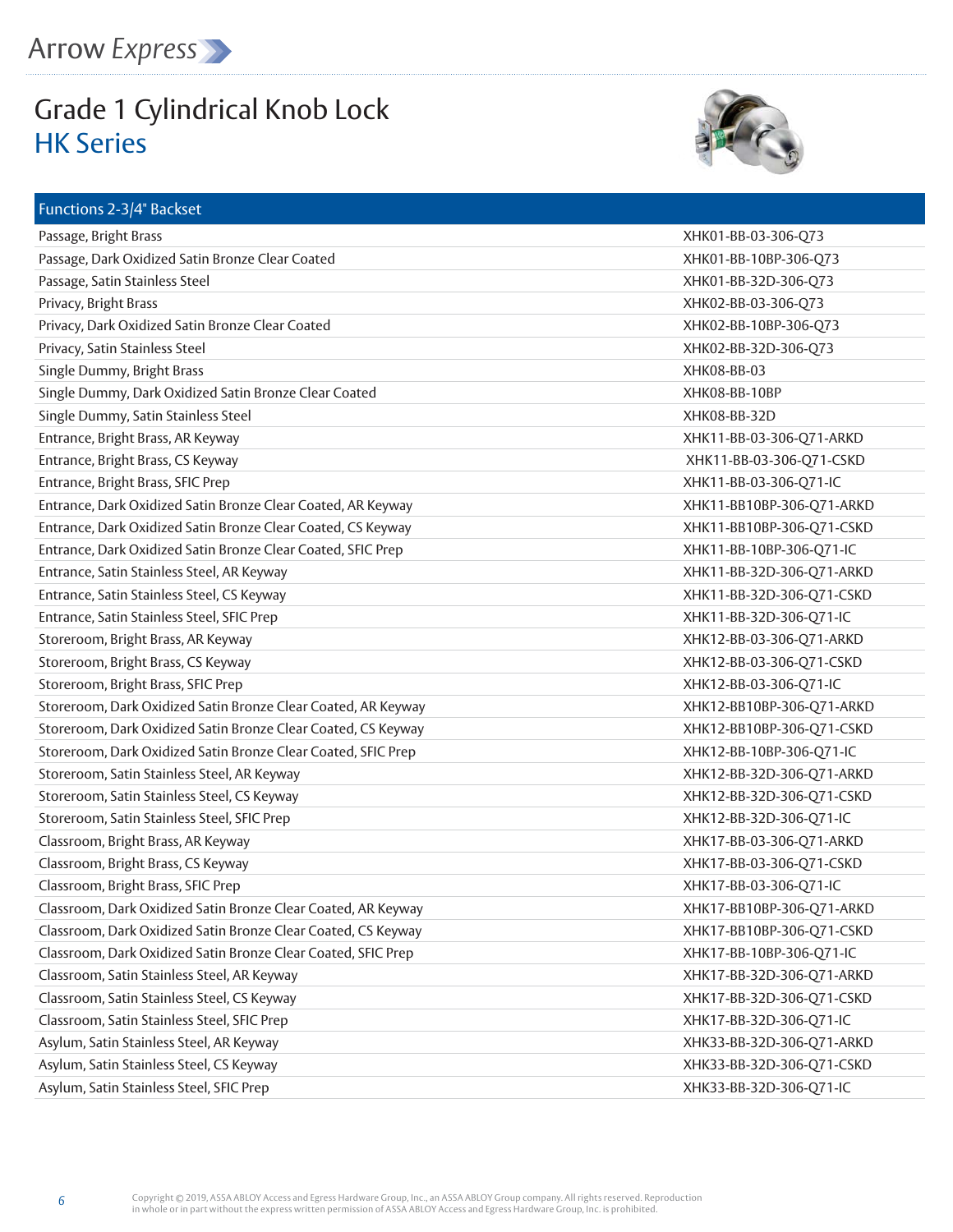## Grade 1 Cylindrical Knob Lock HK Series



| Parts                                                                             |                   |
|-----------------------------------------------------------------------------------|-------------------|
| Standard Cylinder, AR Keyway, Satin Brass                                         | X-700HD.04        |
| Standard Cylinder, AR Keyway, Satin Chrome                                        | X-700HD.26D       |
| Standard Cylinder, CS Keyway, Satin Brass                                         | X-700HD-CS.04     |
| Standard Cylinder, CS Keyway, Satin Chrome                                        | X-700HD-CS.26D    |
| Snap Ring For Standard Cylinder                                                   | X-700HD-103.FIN   |
| Housing Cap For Standard Cylinder                                                 | X-700HD-111PK.FIN |
| Tailpiece For Standard Cylinder                                                   | X-700HD-44.FIN    |
| Standard Locking Latch, 2-3/4" Backset, Bright Brass                              | X-Q71.03          |
| Standard Locking Latch, 2-3/4" Backset, Satin Stainless Steel                     | X-Q71.32D         |
| Standard Locking Latch, 2-3/4" Backset, Dark Oxidized Satin Bronze Equivalent     | X-Q71.613E        |
| Standard Non-Locking Latch, 2-3/4" Backset, Bright Brass                          | X-Q73.03          |
| Standard Non-Locking Latch, 2-3/4" Backset, Satin Stainless Steel                 | X-Q73.32D         |
| Standard Non-Locking Latch, 2-3/4" Backset, Dark Oxidized Satin Bronze Equivalent | X-Q73.613E        |
| Optional Locking Latch, 2-3/8" Backset, Bright Brass                              | ARX-R20.03        |
| Optional Locking Latch, 2-3/8" Backset, Satin Stainless Steel                     | ARX-R20.32D       |
| Optional Locking Latch, 2-3/8" Backset, Dark Oxidized Satin Bronze Equivalent     | ARX-R20.613E      |
| Optional Non-Locking Latch, 2-3/8" Backset, Bright Brass                          | ARX-R22.03        |
| Optional Non-Locking Latch, 2-3/8" Backset, Satin Stainless Steel                 | ARX-R22.32D       |
| Optional Non-Locking Latch, 2-3/8" Backset, Dark Oxidized Satin Bronze Equivalent | ARX-R22.613E      |
| Screw Pacl, Bright Brass                                                          | X-HK-201.605      |
| Screw Pacl, Dark Oxidized Satin Bronze Equivalent                                 | X-HK-201.613E     |
| Screw Pacl, Satin Stainless Steel                                                 | X-HK-201.630      |
| Tailpiece Kit For IC Lock Prep                                                    | X-RLX-44-201.FIN  |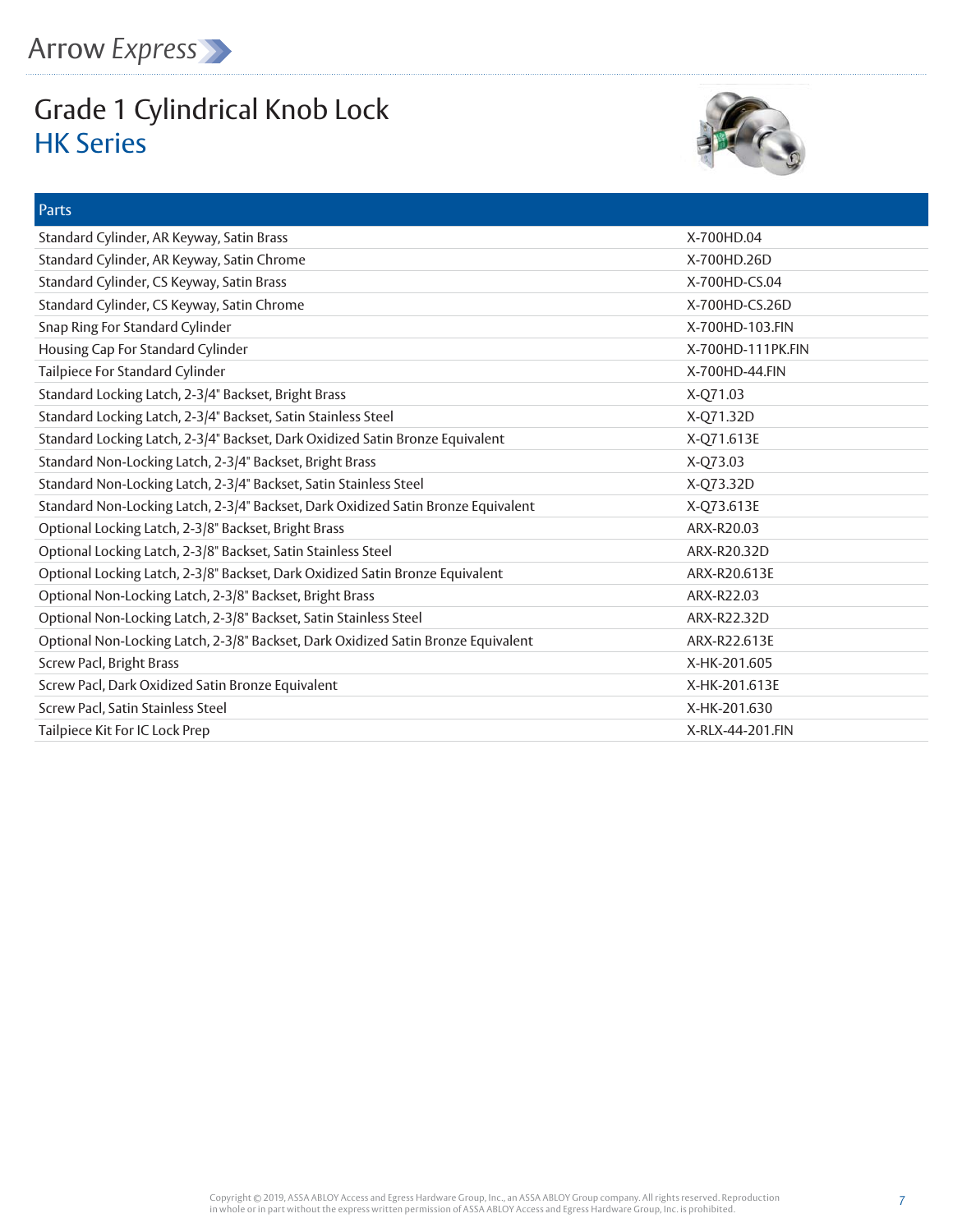

## Grade 2 Cylindrical Lever Lock MLX Series



| <b>Functions Freewheeling, 2-3/4" Backset</b>               |                           |
|-------------------------------------------------------------|---------------------------|
| Passage, Bright Brass                                       | XMLX01-SB-03-306-R23      |
| Passage, Satin Chrome                                       | XMLX01-SB-26D-306-R23     |
| Passage, Dark Oxidized Satin Bronze Equivalent              | XMLX01-SB-613E-R23        |
| Single Dummy, Bright Brass                                  | XMLX08-SB-03              |
| Single Dummy, Satin Chrome                                  | XMLX08-SB-26D             |
| Single Dummy, Dark Oxidized Satin Bronze Equivalent         | XMLX08-SB-613E            |
| Privacy, Bright Brass                                       | XMLX72-SB-03-306-R23      |
| Privacy, Satin Chrome                                       | XMLX72-SB-26D-306-R23     |
| Privacy, Dark Oxidized Satin Bronze Equivalent              | XMLX72-SB-613E-R23        |
| Entrance, Bright Brass, AR Keyway                           | XMLX81-SB-03-306-R21-ARKD |
| Entrance, Bright Brass, CS Keyway                           | XMLX81-SB-03-306-R21-CSKD |
| Entrance, Bright Brass, SFIC Prep                           | XMLX81-SB-03-306-R21-IC   |
| Entrance, Satin Chrome, AR Keyway                           | XMLX81-SB26D-306-R21-ARKD |
| Entrance, Satin Chrome, CS Keyway                           | XMLX81-SB26D-306-R21-CSKD |
| Entrance, Satin Chrome, SFIC Prep                           | XMLX81-SB-26D-306-R21-IC  |
| Entrance, Satin Chrome, LFIC Prep for Schlage               | XMLX81-SB-26D-306-R21-SIC |
| Entrance, Dark Oxidized Satin Bronze Equivalent, AR Keyway  | XMLX81-SB-613E-R21-ARKD   |
| Entrance, Dark Oxidized Satin Bronze Equivalent, CS Keyway  | XMLX81-SB-613E-R21-CSKD   |
| Entrance, Dark Oxidized Satin Bronze Equivalent, SFIC Prep  | XMLX81-SB-613E-R21-IC     |
| Storeroom, Bright Brass, AR Keyway                          | XMLX82-SB-03-306-R21-ARKD |
| Storeroom, Bright Brass, CS Keyway                          | XMLX82-SB-03-306-R21-CSKD |
| Storeroom, Bright Brass, SFIC Prep                          | XMLX82-SB-03-306-R21-IC   |
| Storeroom, Satin Chrome, AR Keyway                          | XMLX82-SB26D-306-R21-ARKD |
| Storeroom, Satin Chrome, CS Keyway                          | XMLX82-SB26D-306-R21-CSKD |
| Storeroom, Satin Chrome, SFIC Prep                          | XMLX82-SB-26D-306-R21-IC  |
| Storeroom, Satin Chrome, LFIC Prep for Schlage              | XMLX82-SB-26D-306-R21-SIC |
| Storeroom, Dark Oxidized Satin Bronze Equivalent, AR Keyway | XMLX82-SB-613E-R21-ARKD   |
| Storeroom, Dark Oxidized Satin Bronze Equivalent, CS Keyway | XMLX82-SB-613E-R21-CSKD   |
| Storeroom, Dark Oxidized Satin Bronze Equivalent, SFIC Prep | XMLX82-SB-613E-R21-IC     |
| Classroom, Bright Brass, AR Keyway                          | XMLX87-SB-03-306-R21-ARKD |
| Classroom, Bright Brass, CS Keyway                          | XMLX87-SB-03-306-R21-CSKD |
| Classroom, Bright Brass, SFIC Prep                          | XMLX87-SB-03-306-R21-IC   |
| Classroom, Satin Chrome, AR Keyway                          | XMLX87-SB26D-306-R21-ARKD |
| Classroom, Satin Chrome, CS Keyway                          | XMLX87-SB26D-306-R21-CSKD |
| Classroom, Satin Chrome, SFIC Prep                          | XMLX87-SB-26D-306-R21-IC  |
| Classroom, Satin Chrome, LFIC Prep for Schlage              | XMLX87-SB-26D-306-R21-SIC |
| Classroom, Dark Oxidized Satin Bronze Equivalent, AR Keyway | XMLX87-SB-613E-R21-ARKD   |
| Classroom, Dark Oxidized Satin Bronze Equivalent, CS Keyway | XMLX87-SB-613E-R21-CSKD   |
| Classroom, Dark Oxidized Satin Bronze Equivalent, SFIC Prep | XMLX87-SB-613E-R21-IC     |
| Asylum, Satin Chrome, AR Keyway                             | XMLX93-SB26D-306-R21-ARKD |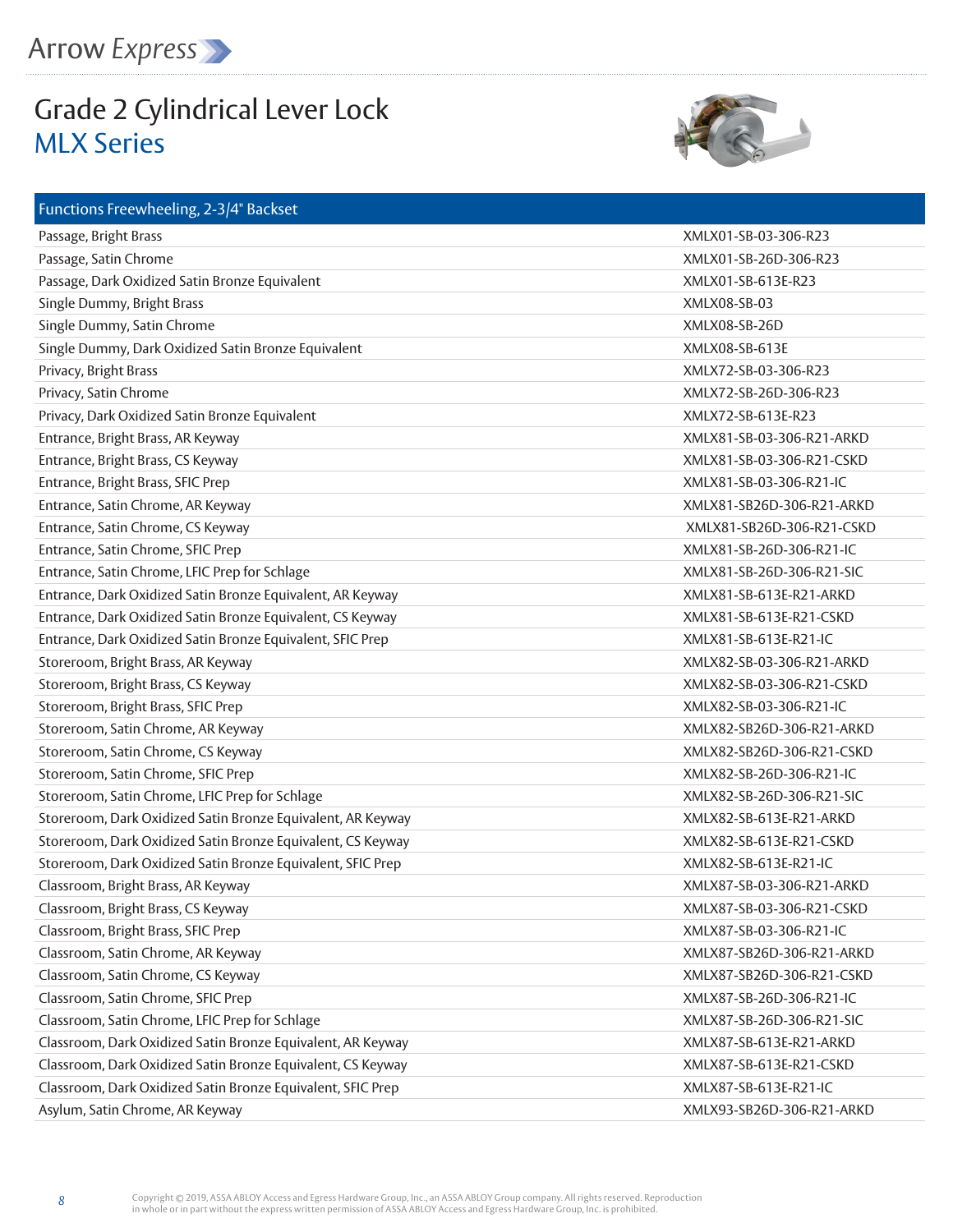

## Grade 2 Cylindrical Lever Lock MLX Series



| Functions Freewheeling, 2-3/4" Backset        |                           |
|-----------------------------------------------|---------------------------|
| Asylum, Satin Chrome, CS Keyway               | XMLX93-SB26D-306-R21-CSKD |
| Asylum, Satin Chrome, SFIC Prep               | XMLX93-SB-26D-306-R21-IC  |
| Asylum (rigid lever), Satin Chrome, AR Keyway | XMLX33-SB26D-306-R21-ARKD |
| Asylum (rigid lever), Satin Chrome, CS Keyway | XMLX33-SB26D-306-R21-CSKD |
| Asylum (rigid lever), Satin Chrome, SFIC Prep | XMLX33-SB-26D-306-R21-IC  |

| Parts                                                                             |                   |
|-----------------------------------------------------------------------------------|-------------------|
| Standard Cylinder, AR Keyway, Satin Brass                                         | X-700HD.04        |
| Standard Cylinder, AR Keyway, Satin Chrome                                        | X-700HD.26D       |
| Standard Cylinder, CS Keyway, Satin Brass                                         | X-700HD-CS.04     |
| Standard Cylinder, CS Keyway, Satin Chrome                                        | X-700HD-CS.26D    |
| Snap Ring For Standard Cylinder                                                   | X-700HD-103.FIN   |
| Housing Cap For Standard Cylinder                                                 | X-700HD-111PK.FIN |
| Tailpiece For Standard Cylinder                                                   | X-700HD-44.FIN    |
| Standard Locking Latch, 2-3/4" Backset, Bright Brass                              | ARX-R21.03        |
| Standard Locking Latch, 2-3/4" Backset, Satin Stainless Steel                     | ARX-R21.32D       |
| Standard Locking Latch, 2-3/4" Backset, Dark Oxidized Satin Bronze Equivalent     | ARX-R21.613E      |
| Standard Non-Locking Latch, 2-3/4" Backset, Bright Brass                          | ARX-R23.03        |
| Standard Non-Locking Latch, 2-3/4" Backset, Satin Stainless Steel                 | ARX-R23.32D       |
| Standard Non-Locking Latch, 2-3/4" Backset, Dark Oxidized Satin Bronze Equivalent | ARX-R23.613E      |
| Optional Locking Latch, 2-3/8" Backset, Bright Brass                              | ARX-R20.03        |
| Optional Locking Latch, 2-3/8" Backset, Satin Stainless Steel                     | ARX-R20.32D       |
| Optional Locking Latch, 2-3/8" Backset, Dark Oxidized Satin Bronze Equivalent     | ARX-R20.613E      |
| Optional Non-Locking Latch, 2-3/8" Backset, Bright Brass                          | ARX-R22.03        |
| Optional Non-Locking Latch, 2-3/8" Backset, Satin Stainless Steel                 | ARX-R22.32D       |
| Optional Non-Locking Latch, 2-3/8" Backset, Dark Oxidized Satin Bronze Equivalent | ARX-R22.613E      |
| Screw Pack, Bright Brass                                                          | X-QL-201.03       |
| Screw Pack, Satin Chrome                                                          | X-QL-201.26D      |
| Screw Pack, Dark Oxidized Satin Bronze Equivalent                                 | X-QL-201.613E     |
| Tailpiece Kit For IC Lock Prep                                                    | X-RLX-44-201.FIN  |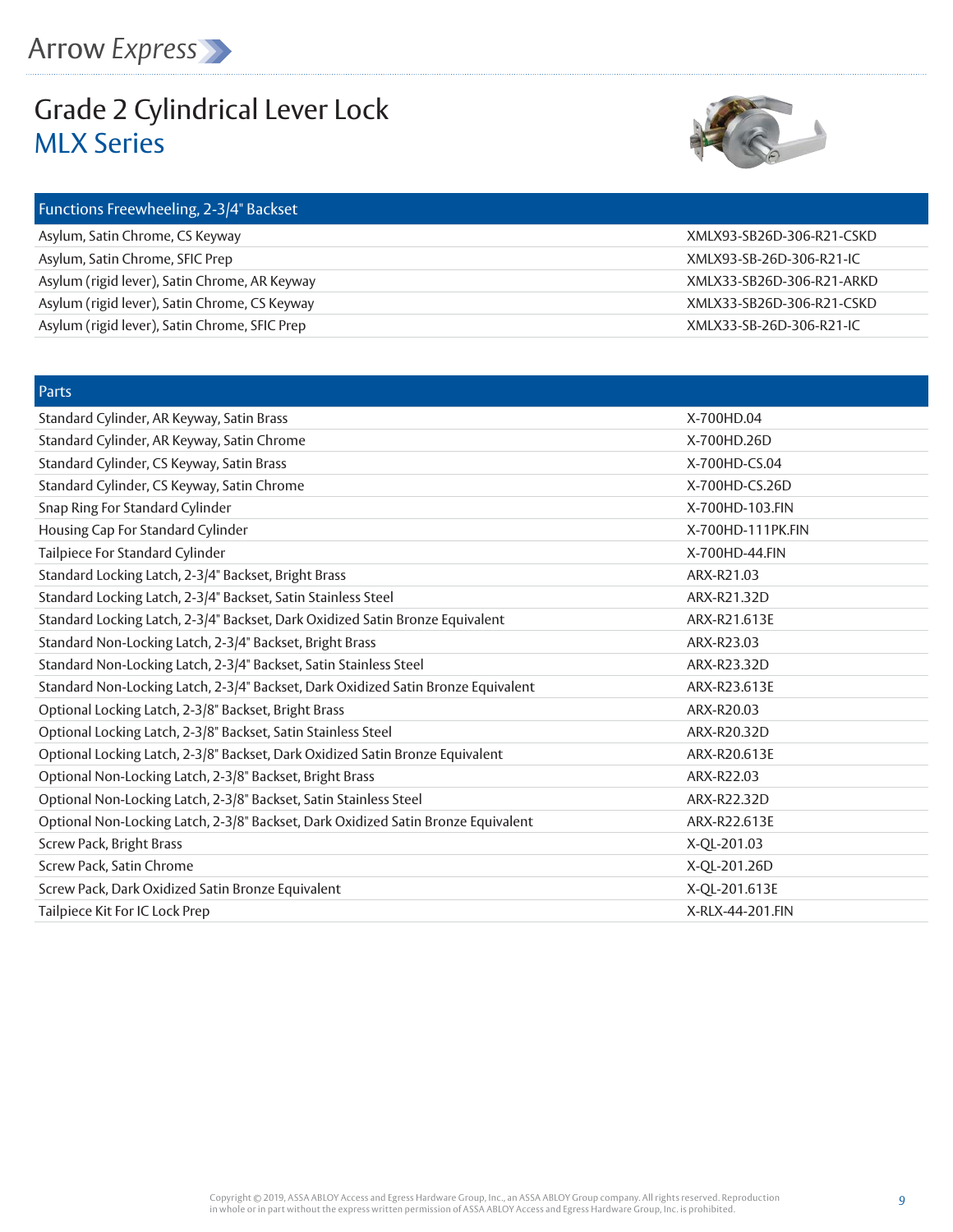

## Grade 2 Cylindrical Lever Lock RL Series

Functions Rigid Lever, 2-3/4" Backset



| $\lceil$ FUIICLIOHS KIGIU LEVEI, 2-3/4 DOCKSEL |                           |
|------------------------------------------------|---------------------------|
| Passage, Satin Chrome                          | XRL01-SR-26D-R62-R73      |
| Privacy, Satin Chrome                          | XRL02-SR-26D-R62-R73      |
| Entrance, Satin Chrome, AR Keyway              | XRL11-SR-26D-R62-R71-ARKD |
| Entrance, Satin Chrome, CS Keyway              | XRL11-SR-26D-R62-R71-CSKD |
| Entrance, Satin Chrome, SFIC Prep              | XRL11-SR-26D-R62-R71-IC   |
| Entrance, Satin Chrome, Less Cylinder          | XRL11-SR-26D-R62-R71-LC   |
| Storeroom, Satin Chrome, AR Keyway             | XRL12-SR-26D-R62-R71-ARKD |
| Storeroom, Satin Chrome, CS Keyway             | XRL12-SR-26D-R62-R71-CSKD |
| Storeroom, Satin Chrome, SFIC Prep             | XRL12-SR-26D-R62-R71-IC   |
| Storeroom, Satin Chrome, Less Cylinder         | XRL12-SR-26D-R62-R71-LC   |
| Classroom, Satin Chrome, AR Keyway             | XRL17-SR-26D-R62-R71-ARKD |
| Classroom, Satin Chrome, CS Keyway             | XRL17-SR-26D-R62-R71-CSKD |
| Classroom, Satin Chrome, SFIC Prep             | XRL17-SR-26D-R62-R71-IC   |
| Classroom, Satin Chrome, Less Cylinder         | XRL17-SR-26D-R62-R71-LC   |

#### Parts Standard Locking Latch, 2-3/4" Backset, Bright Brass X-R71.03 Standard Locking Latch, 2-3/4" Backset, Dark Oxidized Satin Bronze, Oil Rubbed X-R71.10B Standard Locking Latch, 2-3/4" Backset, Satin Stainless Steel X-R71.32D Standard Non-Locking Latch, 2-3/4" Backset, Bright Brass **X-R73.03** X-R73.03 Standard Non-Locking Latch, 2-3/4" Backset, Dark Oxidized Satin Bronze, Oil Rubbed X-R73.10B Standard Non-Locking Latch, 2-3/4" Backset, Satin Stainless Steel X-R73.32D Optional Locking Latch, 2-3/8" Backset, Bright Brass X-R70.03 Optional Locking Latch, 2-3/8" Backset, Dark Oxidized Satin Bronze, Oil Rubbed X-R70.10B Optional Locking Latch, 2-3/8" Backset, Satin Stainless Steel X-R70.32D Optional Non-Locking Latch, 2-3/8" Backset, Bright Brass X-R72.03 Optional Non-Locking Latch, 2-3/8" Backset, Dark Oxidized Satin Bronze, Oil Rubbed X-R72.10B Optional Non-Locking Latch, 2-3/8" Backset, Satin Stainless Steel X-R72.32D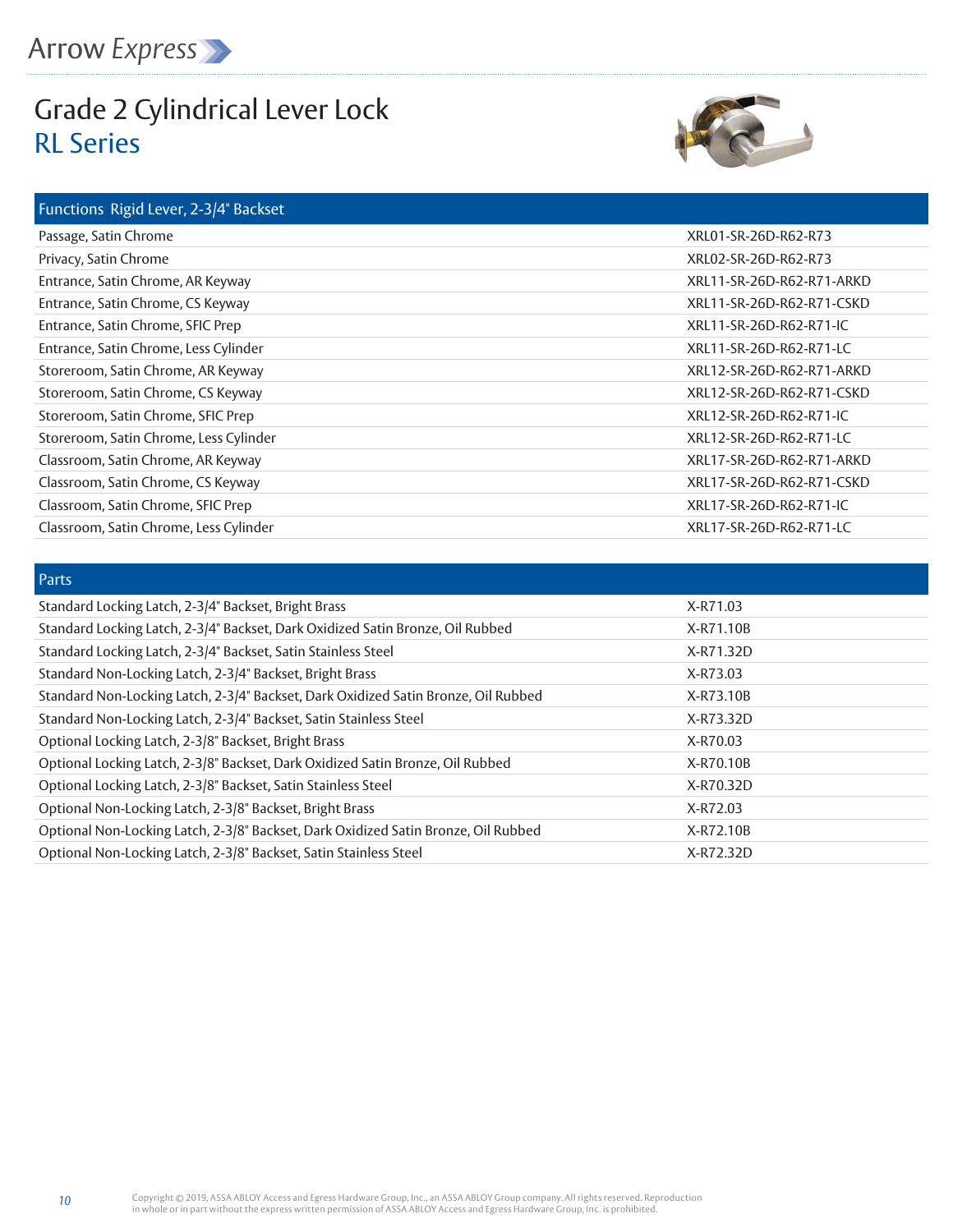Functions

## Grade 2 Cylindrical Knob Lock MK Series



| <u>runcuons</u>                                               |                           |
|---------------------------------------------------------------|---------------------------|
| Passage, BD Trim, Satin Chrome, 2-3/8" Backset                | XMK01-BD-26D-300-101      |
| Passage, BD Trim, Satin Chrome, 2-3/4" Backset                | XMK01-BD-26D-300-104      |
| Passage, TA Trim, Satin Chrome, 2-3/4" Backset                | XMK01-TA-26D-300-104      |
| Privacy, BD Trim, Satin Chrome, 2-3/8" Backset                | XMK02-BD-26D-300-101      |
| Privacy, BD Trim, Satin Chrome, 2-3/4" Backset                | XMK02-BD-26D-300-104      |
| Entrance, BD Trim, Satin Chrome, 2-3/8" Backset, AR Keyway    | XMK11-BD26D-300-111-ARKA4 |
| Entrance, BD Trim, Satin Chrome, 2-3/8" Backset, CS Keyway    | XMK11-BD26D-300-111-CSKA4 |
| Entrance, BD Trim, Satin Chrome, 2-3/4" Backset, AR Keyway    | XMK11-BD26D-300-114-ARKA4 |
| Entrance, BD Trim, Satin Chrome, 2-3/4" Backset, CS Keyway    | XMK11-BD26D-300-114-CSKA4 |
| Entrance, TA Trim, Bright Brass, 2-3/8" Backset, AR Keyway    | XMK11-TA-03-300-111-ARKA4 |
| Entrance, TA Trim, Bright Brass, 2-3/8" Backset, CS Keyway    | XMK11-TA-03-300-111-CSKA4 |
| Entrance, TA Trim, Bright Brass, 2-3/4" Backset, AR Keyway    | XMK11-TA-03-300-114-ARKA4 |
| Entrance, TA Trim, Satin Chrome, 2-3/4" Backset, AR Keyway    | XMK11-TA26D-300-114-ARKA4 |
| Entrance, TA Trim, Satin Chrome, 2-3/4" Backset, CS Keyway    | XMK11-TA26D-300-114-CSKA4 |
| Storeroom, BD Trim, Satin Chrome, 2-3/8" Backset, AR Keyway 4 | XMK12-BD26D-300-111-ARKA  |
| Storeroom, BD Trim, Satin Chrome, 2-3/8" Backset, CS Keyway   | XMK12-BD26D-300-111-CSKA4 |
| Storeroom, BD Trim, Satin Chrome, 2-3/4" Backset, AR Keyway   | XMK12-BD26D-300-114-ARKA4 |
| Storeroom, BD Trim, Satin Chrome, 2-3/4" Backset, CS Keyway   | XMK12-BD26D-300-114-CSKA4 |
| Storeroom, TA Trim, Satin Chrome, 2-3/4" Backset, AR Keyway   | XMK12-TA26D-300-114-ARKA4 |
| Storeroom, TA Trim, Satin Chrome, 2-3/4" Backset, CS Keyway   | XMK12-TA26D-300-114-CSKA4 |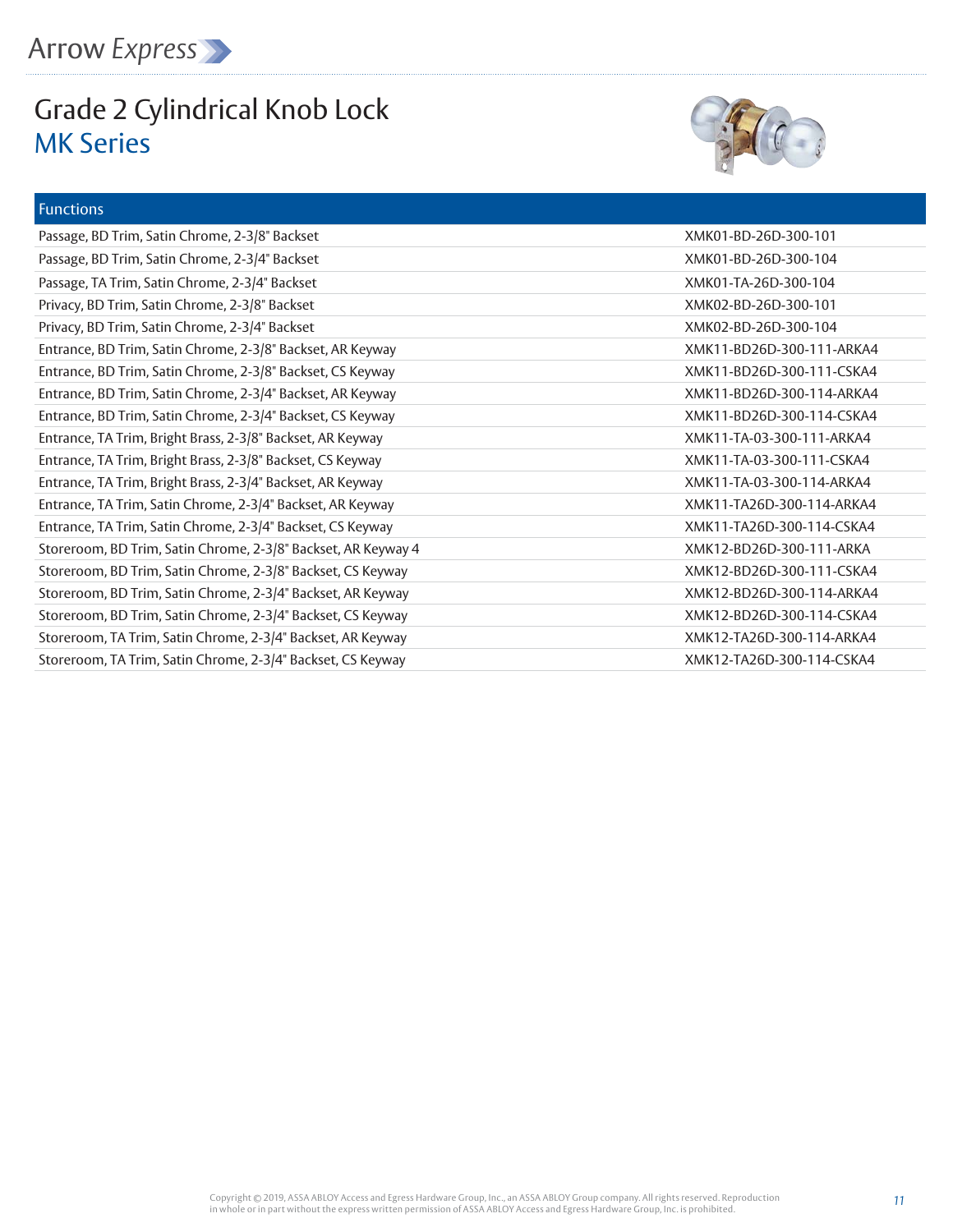Functions

# Grade 2 Cylindrical Knob Lock RK Series



| Passage, 2-3/8" Backset, Bright Brass                     | XRK01-BD-03-R60-R72       |
|-----------------------------------------------------------|---------------------------|
| Passage, 2-3/8" Backset, Stainless Steel                  | XRK01-BD-32D-R60-R72      |
| Passage, 2-3/4" Backset, Stainless Steel                  | XRK01-BD-32D-R60-R73      |
| Privacy, 2-3/8" Backset, Stainless Steel                  | XRK02-BD-32D-R60-R72      |
| Privacy, 2-3/4" Backset, Stainless Steel                  | XRK02-BD-32D-R60-R73      |
| Entrance, 2-3/8" Backset, Bright Brass, AR Keyway         | XRK11-BD-03-R60-R70-ARKD  |
| Entrance, 2-3/8" Backset, Bright Brass, CS Keyway         | XRK11-BD-03-R60-R70-CSKD  |
| Entrance, 2-3/8" Backset, Stainless Steel, AR Keyway      | XRK11-BD-32D-R60-R70-ARKD |
| Entrance, 2-3/8" Backset, Stainless Steel, CS Keyway      | XRK11-BD-32D-R60-R70-CSKD |
| Entrance, 2-3/8" Backset, Stainless Steel, SFIC Prep      | XRK11-BD-32D-R60-R70-IC   |
| Entrance, 2-3/8" Backset, Stainless Steel, Less Cylinder  | XRK11-BD-32D-R60-R70-LC   |
| Entrance, 2-3/4" Backset, Stainless Steel, AR Keyway      | XRK11-BD-32D-R60-R71-ARKD |
| Entrance, 2-3/4" Backset, Stainless Steel, CS Keyway      | XRK11-BD-32D-R60-R71-CSKD |
| Entrance, 2-3/4" Backset, Stainless Steel, SFIC Prep      | XRK11-BD-32D-R60-R71-IC   |
| Entrance, 2-3/4" Backset, Stainless Steel, Less Cylinder  | XRK11-BD-32D-R60-R71-LC   |
| Entrance, 2-3/8" Backset, Stainless Steel, CS Keyway      | XRK11-BD-32D-R62-R70-CSKD |
| Entrance, 2-3/8" Backset, Stainless Steel, SFIC Prep      | XRK11-BD-32D-R62-R70-IC   |
| Entrance, 2-3/4" Backset, Stainless Steel, CS Keyway      | XRK11-BD-32D-R62-R71-CSKD |
| Entrance, 2-3/4" Backset, Stainless Steel, SFIC Prep      | XRK11-BD-32D-R62-R71-IC   |
| Storeroom, 2-3/8" Backset, Bright Brass, CS Keyway        | XRK12-BD-03-R60-R70-CSKD  |
| Storeroom, 2-3/8" Backset, Stainless Steel, AR Keyway     | XRK12-BD-32D-R60-R70-ARKD |
| Storeroom, 2-3/8" Backset, Stainless Steel, CS Keyway     | XRK12-BD-32D-R60-R70-CSKD |
| Storeroom, 2-3/8" Backset, Stainless Steel, SFIC Prep     | XRK12-BD-32D-R60-R70-IC   |
| Storeroom, 2-3/8" Backset, Stainless Steel, Less Cylinder | XRK12-BD-32D-R60-R70-LC   |
| Storeroom, 2-3/4" Backset, Stainless Steel, AR Keyway     | XRK12-BD-32D-R60-R71-ARKD |
| Storeroom, 2-3/4" Backset, Stainless Steel, CS Keyway     | XRK12-BD-32D-R60-R71-CSKD |
| Storeroom, 2-3/4" Backset, Stainless Steel, SFIC Prep     | XRK12-BD-32D-R60-R71-IC   |
| Storeroom, 2-3/4" Backset, Stainless Steel, Less Cylinder | XRK12-BD-32D-R60-R71-LC   |
| Storeroom, 2-3/8" Backset, Stainless Steel, CS Keyway     | XRK12-BD-32D-R62-R70-CSKD |
| Storeroom, 2-3/8" Backset, Stainless Steel, SFIC Prep     | XRK12-BD-32D-R62-R70-IC   |
| Storeroom, 2-3/4" Backset, Stainless Steel, CS Keyway     | XRK12-BD-32D-R62-R71-CSKD |
| Storeroom, 2-3/4" Backset, Stainless Steel, SFIC Prep     | XRK12-BD-32D-R62-R71-IC   |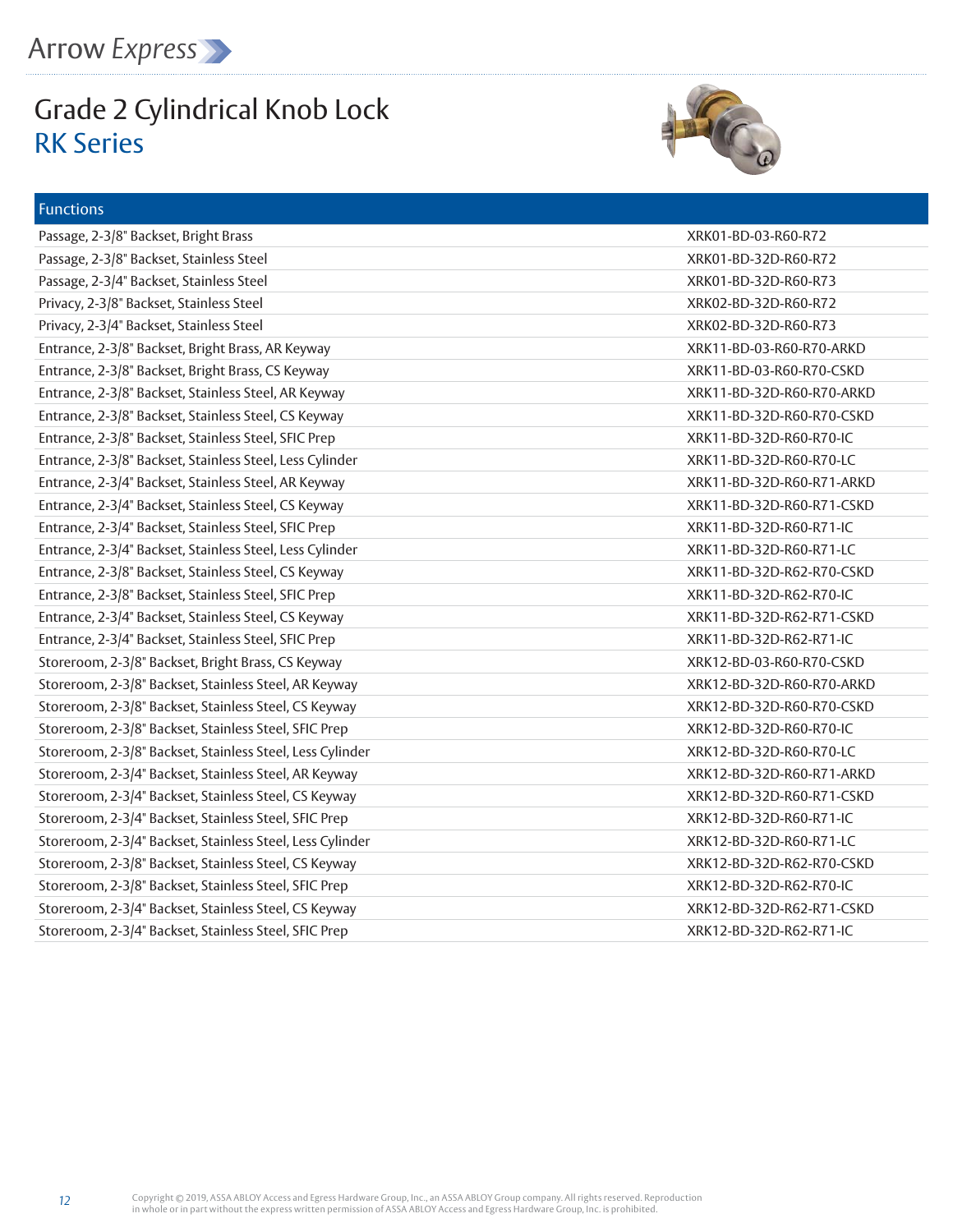

## Grade 2 Cylindrical Knob Lock RK Series



| Parts                                                                              |           |
|------------------------------------------------------------------------------------|-----------|
| Standard Locking Latch, 2-3/8" Backset, Bright Brass                               | X-R70.03  |
| Standard Locking Latch, 2-3/8" Backset, Dark Oxidized Satin Bronze, Oil Rubbed     | X-R70.10B |
| Standard Locking Latch, 2-3/8" Backset, Satin Stainless Steel                      | X-R70.32D |
| Standard Non-Locking Latch, 2-3/8" Backset, Bright Brass                           | X-R72.03  |
| Standard Non-Locking Latch, 2-3/8" Backset, Dark Oxidized Satin Bronze, Oil Rubbed | X-R72.10B |
| Standard Non-Locking Latch, 2-3/8" Backset, Satin Stainless Steel                  | X-R72.32D |
| Optional Locking Latch, 2-3/4" Backset, Bright Brass                               | X-R71.03  |
| Optional Locking Latch, 2-3/4" Backset, Dark Oxidized Satin Bronze, Oil Rubbed     | X-R71.10B |
| Optional Locking Latch, 2-3/4" Backset, Satin Stainless Steel                      | X-R71.32D |
| Optional Non-Locking Latch, 2-3/4" Backset, Bright Brass                           | X-R73.03  |
| Optional Non-Locking Latch, 2-3/4" Backset, Dark Oxidized Satin Bronze, Oil Rubbed | X-R73.10B |
| Optional Non-Locking Latch, 2-3/4" Backset, Satin Stainless Steel                  | X-R73.32D |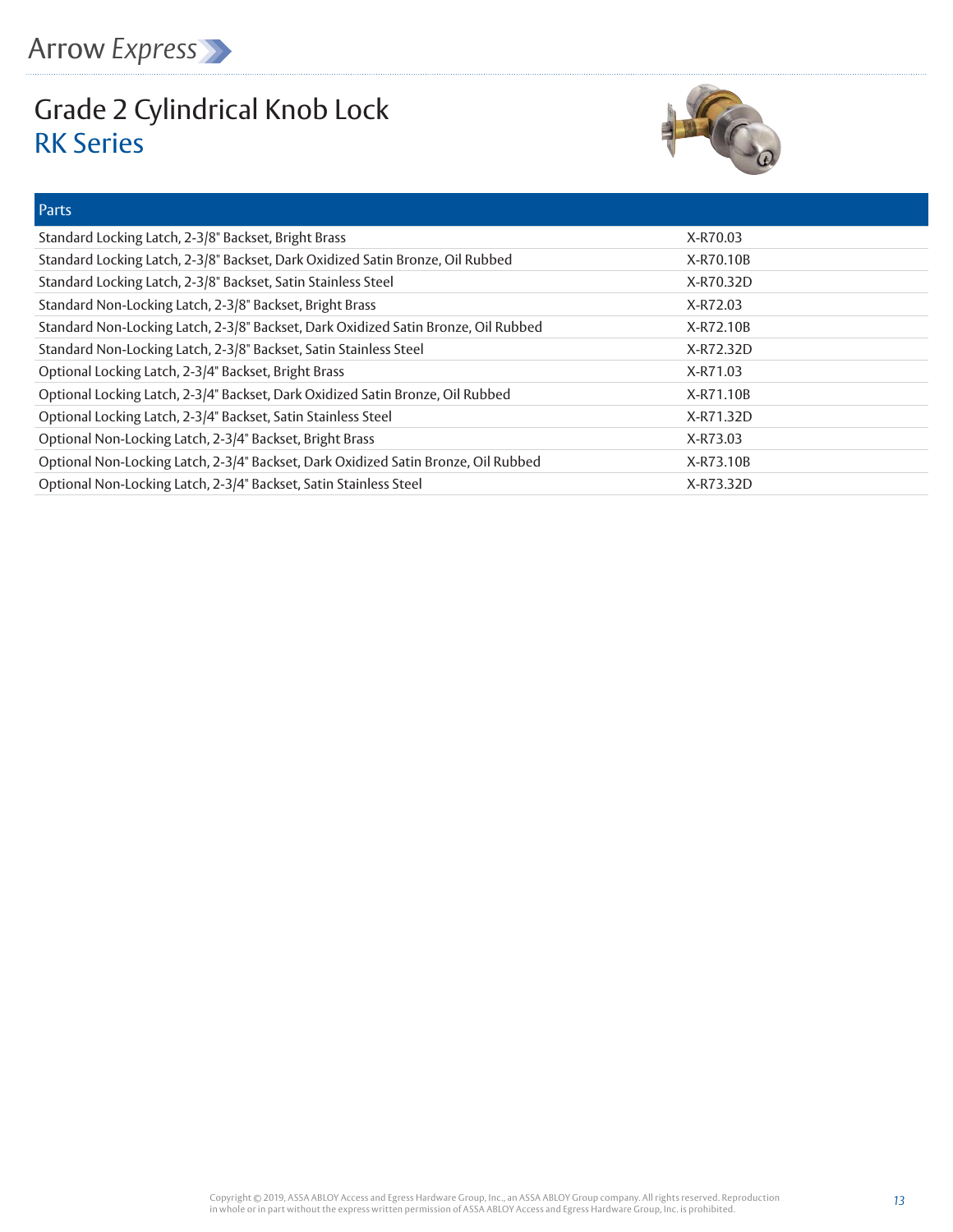Functions

### Grade 1 & 2 Deadbolts D & E Series





#### Single Cylinder, Satin Chrome, 2-3/4" Backset, SFIC Prep XD61-626-395-144-IC Single Cylinder, Bright Brass, 2-3/8" Backset, AR Keyway XE61-605-395-141-AR-KA4 Single Cylinder, Bright Brass, 2-3/8" Backset, CS Keyway XE61-605-395-141-CS-KA4 Single Cylinder, Bright Brass, 2-3/4" Backset, AR Keyway XE61-605-395-144-AR-KA4 Single Cylinder, Bright Brass, 2-3/4" Backset, CS Keyway XE61-605-395-144-CS-KA4 Single Cylinder, Satin Chrome, 2-3/8" Backset, AR Keyway XE61-626-395-141-AR-KA4 Single Cylinder, Satin Chrome, 2-3/8" Backset, CS Keyway XE61-626-395-141-CS-KA4 Single Cylinder, Satin Chrome, 2-3/8" Backset, SFIC Prep Xector Xector Xe61-626-395-141-IC Single Cylinder, Satin Chrome, 2-3/4" Backset, AR Keyway XE61-626-395-144-AR-KA4 Single Cylinder, Satin Chrome, 2-3/4" Backset, CS Keyway XE61-626-395-144-CS-KA4 Single Cylinder, Satin Chrome, 2-3/4" Backset, SFIC Prep Xector Xector Xector XE61-626-395-144-IC Double Cylinder, Bright Brass, 2-3/8" Backset, AR Keyway XE62-605-395-141-AR-KA4 Double Cylinder, Bright Brass, 2-3/8" Backset, CS Keyway XE62-605-395-141-CS-KA4 Double Cylinder, Bright Brass, 2-3/4" Backset, AR Keyway XE62-605-395-144-AR-KA4 Double Cylinder, Bright Brass, 2-3/4" Backset, CS Keyway XE62-605-395-144-CS-KA4 Double Cylinder, Satin Chrome, 2-3/8" Backset, AR Keyway XE62-626-395-141-AR-KA4 Double Cylinder, Satin Chrome, 2-3/8" Backset, CS Keyway XE62-626-395-141-CS-KA4 Double Cylinder, Satin Chrome, 2-3/4" Backset, AR Keyway XE62-626-395-144-AR-KA4 Double Cylinder, Satin Chrome, 2-3/4" Backset, CS Keyway XE62-626-395-144-CS-KA4 Occupancy Indicator, Satin Chrome, 2-3/8" Backset XES0-626-395-141 Occupancy Indicator, Satin Chrome, 2-3/4" Backset XES0-626-395-144 Occupancy Indicator, Black Suede Powder, 2-3/8" Backset XE50-BSP-395-141 Occupancy Indicator, Black Suede Powder, 2-3/4" Backset XESO-BSP-395-144

| <b>Parts</b>                                                  |            |
|---------------------------------------------------------------|------------|
| Standard E Series Bolt, 2-3/8" Backset, Bright Brass          | $X-141.03$ |
| Standard E Series Bolt, 2-3/8" Backset, Satin Stainless Steel | X-141.32D  |
| Standard D Series Bolt, 2-3/4" Backset, Satin Stainless Steel | X-144.32D  |
| Optional Drive-In Bolt, 2-3/8" Backset, Satin Chrome          | X-145.26D  |
| Optional Drive-In Bolt, 2-3/4" Backset, Satin Chrome          | X-146.26D  |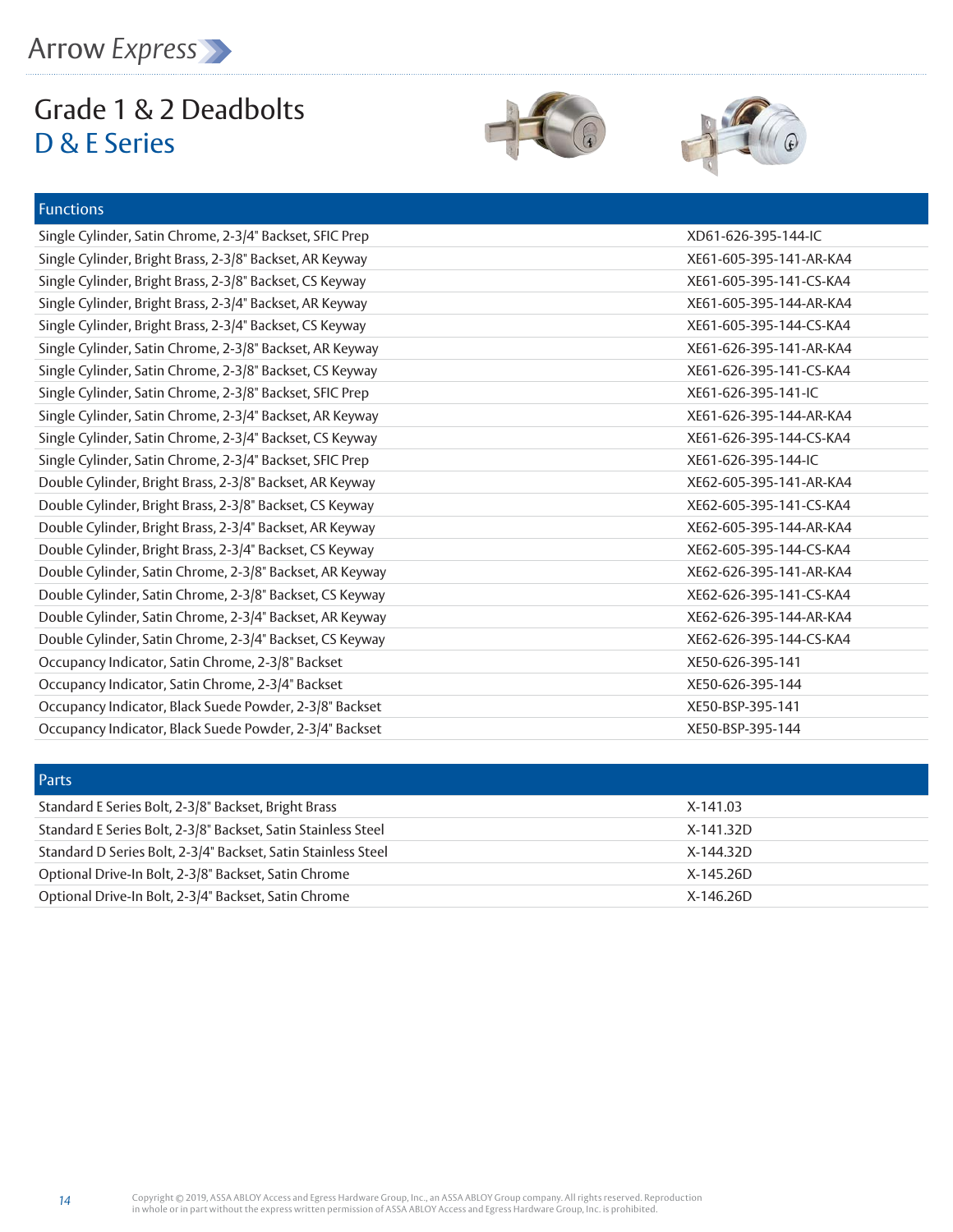

# Grade 2 Deadbolt DBX Series



| Functions 2-3/8" to 2-3/4" Adjustable Backset                     |                   |
|-------------------------------------------------------------------|-------------------|
| Single Cylinder, Bright Brass, AR keyway                          | XDBX61-605-ARKA4  |
| Single Cylinder, Bright Brass, CS keyway                          | XDBX61-605-CSKA4  |
| Single Cylinder, Bright Brass, IC Prep                            | XDBX61-605-IC     |
| Single Cylinder, Dark Oxidized Satin Bronze Equivalent, AR keyway | XDBX61-613E-ARKA4 |
| Single Cylinder, Dark Oxidized Satin Bronze Equivalent, CS keyway | XDBX61-613E-CSKA4 |
| Single Cylinder, Dark Oxidized Satin Bronze Equivalent, IC Prep   | XDBX61-613E-IC    |
| Single Cylinder, Satin Stainless Steel, AR keyway                 | XDBX61-630-ARKA4  |
| Single Cylinder, Satin Stainless Steel, CS keyway                 | XDBX61-630-CSKA4  |
| Single Cylinder, Satin Stainless Steel, IC Prep                   | XDBX61-630-IC     |
| Double Cylinder, Bright Brass, AR keyway                          | XDBX62-605-ARKA4  |
| Double Cylinder, Bright Brass, CS keyway                          | XDBX62-605-CSKA4  |
| Double Cylinder, Bright Brass, IC Prep                            | XDBX62-605-IC     |
| Double Cylinder, Dark Oxidized Satin Bronze Equivalent, AR keyway | XDBX62-613E-ARKA4 |
| Double Cylinder, Dark Oxidized Satin Bronze Equivalent, CS keyway | XDBX62-613E-CSKA4 |
| Double Cylinder, Dark Oxidized Satin Bronze Equivalent, IC Prep   | XDBX62-613E-IC    |
| Double Cylinder, Satin Stainless Steel, AR keyway                 | XDBX62-630-ARKA4  |
| Double Cylinder, Satin Stainless Steel, CS keyway                 | XDBX62-630-CSKA4  |
| Double Cylinder, Satin Stainless Steel, IC Prep                   | XDBX62-630-IC     |

#### Parts

| X-96C-CS-DBX.606  |
|-------------------|
| X-96C-CS-DBX.626  |
| X-96C-DBX.606     |
| X-96C-DBX.626     |
| X-96DC-CS-DBX.606 |
| X-96DC-CS-DBX.626 |
| X-96DC-DBX.606    |
| X-96DC-DBX.626    |
| X-DBX-394.605     |
| X-DBX-394.613E    |
| X-DBX-394.630     |
| X-DBX-L14.605     |
| X-DBX-L14.613E    |
| X-DBX-L14.630     |
| X-DBX-L18.FIN     |
| X-DBX61-201.605   |
| X-DBX61-201.613E  |
|                   |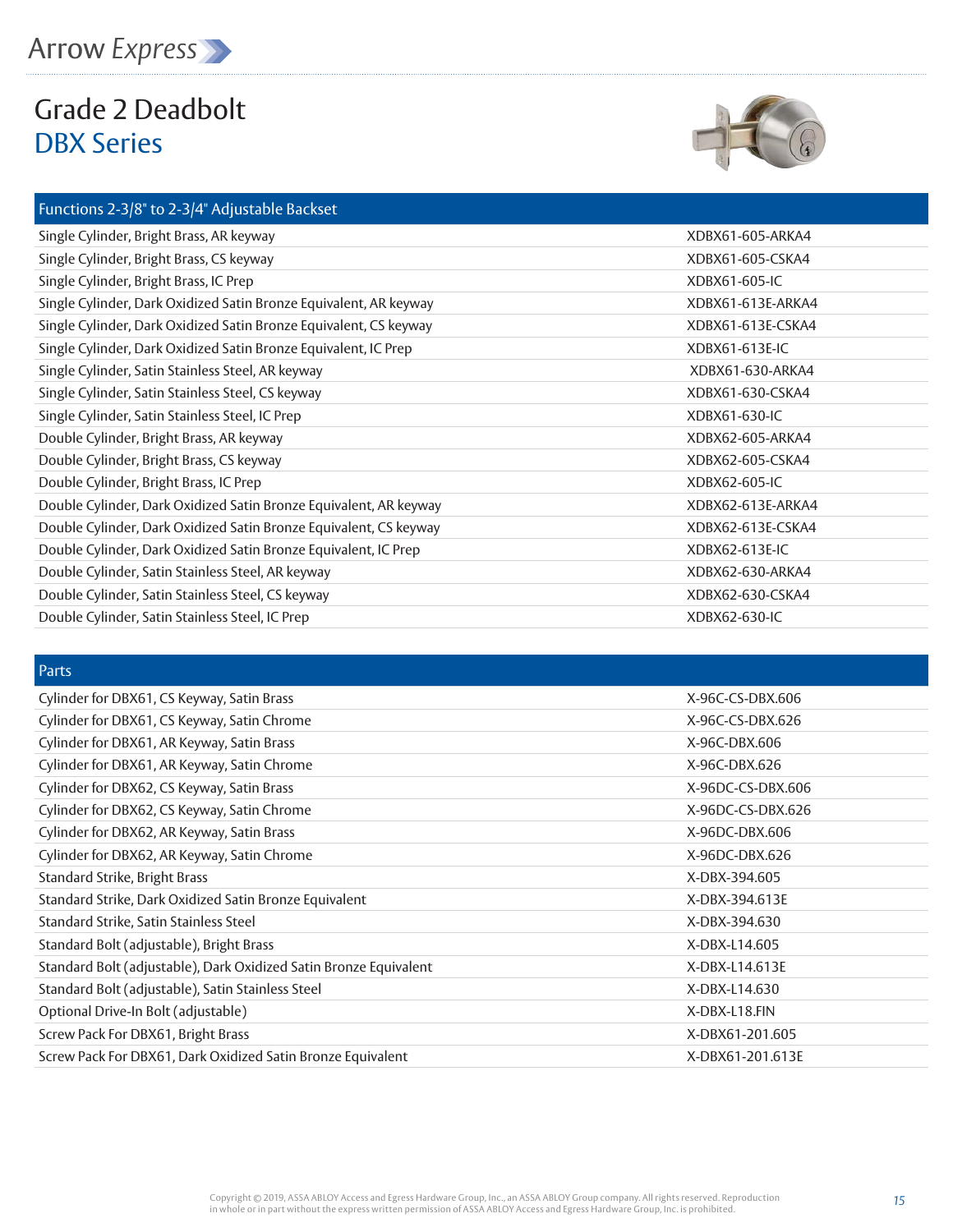

# Grade 2 Deadbolt DBX Series



| X-DBX61-201.630  |
|------------------|
| X-DBX62-201.605  |
| X-DBX62-201.613E |
| X-DBX62-201.630  |
| X-DBX61-TDP.605  |
| X-DBX61-TDP.613E |
| X-DBX61-TDP.630  |
| X-DBX62-TDP.605  |
| X-DBX62-TDP.613E |
| X-DBX62-TDP.630  |
|                  |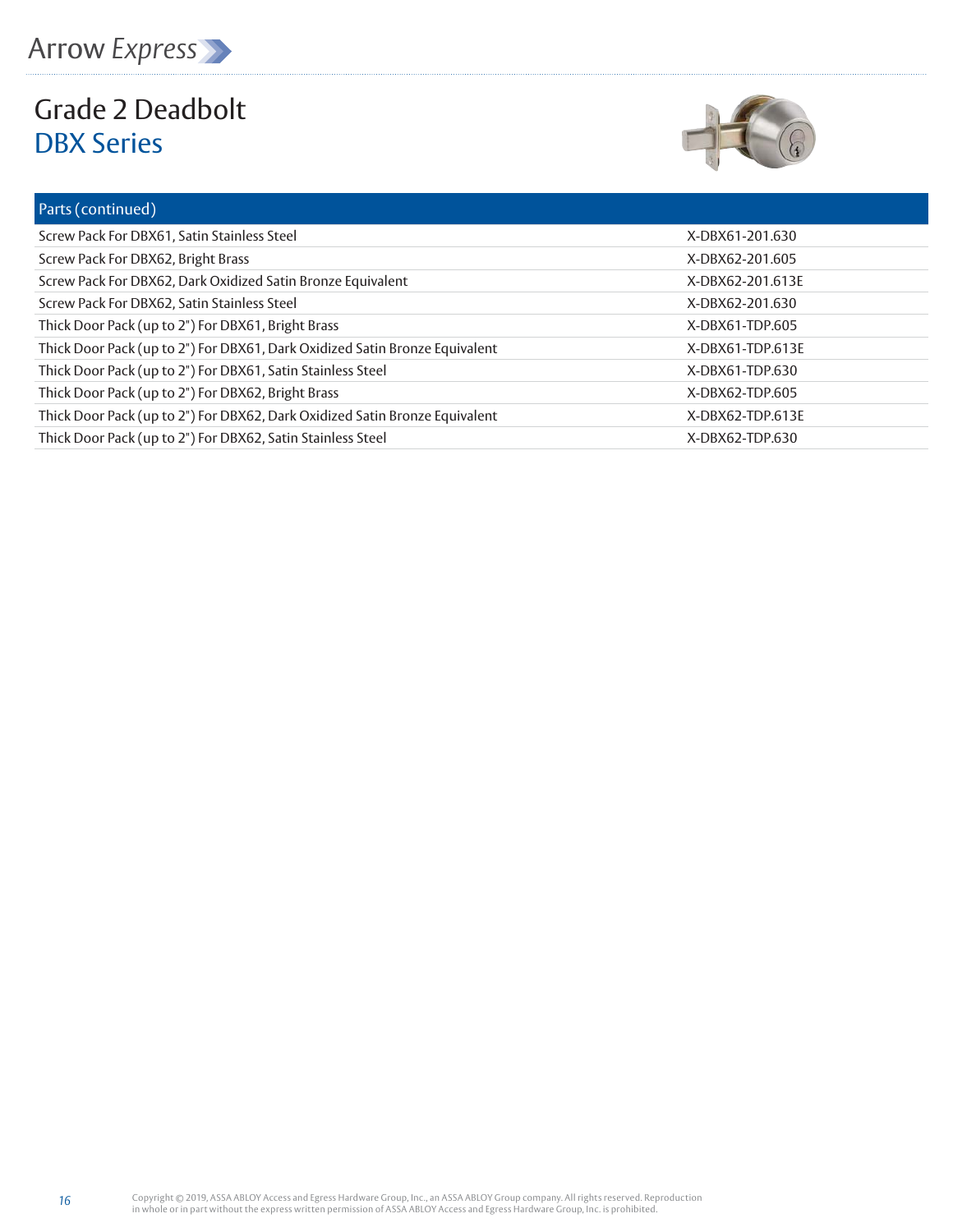# Exit Device & Lever Trim S1250, ED910, PEC910, SRX



| <b>Rim Exit Device</b>                                             |                 |
|--------------------------------------------------------------------|-----------------|
| S1250, Up To 36" Door Width, Silver Aluminum Painted               | AXX-S1250.AL    |
| S1250, Up To 48" Door Width, Silver Aluminum Painted               | AXX-S1250-48.AL |
| Fire-Rated S1250, Up To 36" Door Width, Silver Aluminum Painted    | AXX-FS1250.AL   |
| ED910, Up To 36" Door Width, Satin Stainless Steel                 | X-ED910-36.32D  |
| ED910, Up To 36" Door Width, Silver Aluminum Painted               | X-ED910-36.AL   |
| ED910, Up To 36" Door Width, Dark Oxidized Satin Bronze Equivalent | X-ED910-36.613E |
| ED910, Up To 48" Door Width, Satin Stainless Steel                 | X-ED910-48.32D  |
| ED910, Up To 48" Door Width, Silver Aluminum Painted               | X-ED910-48.AL   |
| ED910, Up To 48" Door Width, Dark Oxidized Satin Bronze Equivalent | X-ED910-48.613E |
| PEC910, Up To 36" Door Width, Satin Stainless Steel                | X-PEC910-36.32D |
| PEC910, Up To 36" Door Width, Silver Aluminum Painted              | X-PEC910-36.AL  |
| PEC910, Up To 36" Door Width, Dark Bronze Painted                  | X-PEC910-36.BRZ |

| Lever & Plate Trim                                          |                       |
|-------------------------------------------------------------|-----------------------|
| Passage, Satin Chrome                                       | XSRX01.26D            |
| Passage, Dark Oxidized Satin Bronze Equivalent              | XSRX01.613E           |
| Storeroom, AR Keyway, Satin Chrome                          | XSRX82-AR-KD.26D      |
| Storeroom, AR Keyway, Dark Oxidized Satin Bronze Equivalent | XSRX82-ARKD.613E      |
| Storeroom, CS Keyway, Satin Chrome                          | XSRX82-CS-KD.26D      |
| Storeroom, CS Keyway, Dark Oxidized Satin Bronze Equivalent | XSRX82-CSKD.613E      |
| Storeroom, SFIC Prep, Satin Chrome                          | <b>XSRX82-IC.26D</b>  |
| Storeroom, SFIC Prep, Dark Oxidized Satin Bronze Equivalent | XSRX82-IC.613E        |
| Classroom, AR Keyway, Satin Chrome                          | XSRX87-AR-KD.26D      |
| Classroom, AR Keyway, Dark Oxidized Satin Bronze Equivalent | XSRX87-ARKD.613E      |
| Classroom, CS Keyway, Satin Chrome                          | XSRX87-CS-KD.26D      |
| Classroom, CS Keyway, Dark Oxidized Satin Bronze Equivalent | XSRX87-CSKD.613E      |
| Classroom, SFIC Prep, Satin Chrome                          | <b>XSRX87-IC.26D</b>  |
| Classroom, SFIC Prep, Dark Oxidized Satin Bronze Equivalent | <b>XSRX87-IC.613E</b> |
| Plate Trim, Less Cylinder, Silver Aluminum Painted          | AXX-SF12-LC.AL        |

| Parts - ED910/PEC910                |               |
|-------------------------------------|---------------|
| Strike                              | X-ES90.FIN    |
| Screw Pack, Satin Stainless Steel   | X-ES9-201.32D |
| Screw Pack, Silver Aluminum Painted | X-ES9-201.AL  |
| Screw Pack, Dark Bronze Painted     | X-ES9-201.BRZ |
| End Cap, Satin Stainless Steel      | X-ES9CAP.32D  |
| End Cap, Silver Aluminum Painted    | X-ES9CAP.AL   |
| End Cap, Dark Bronze Painted        | X-ES9CAP.BRZ  |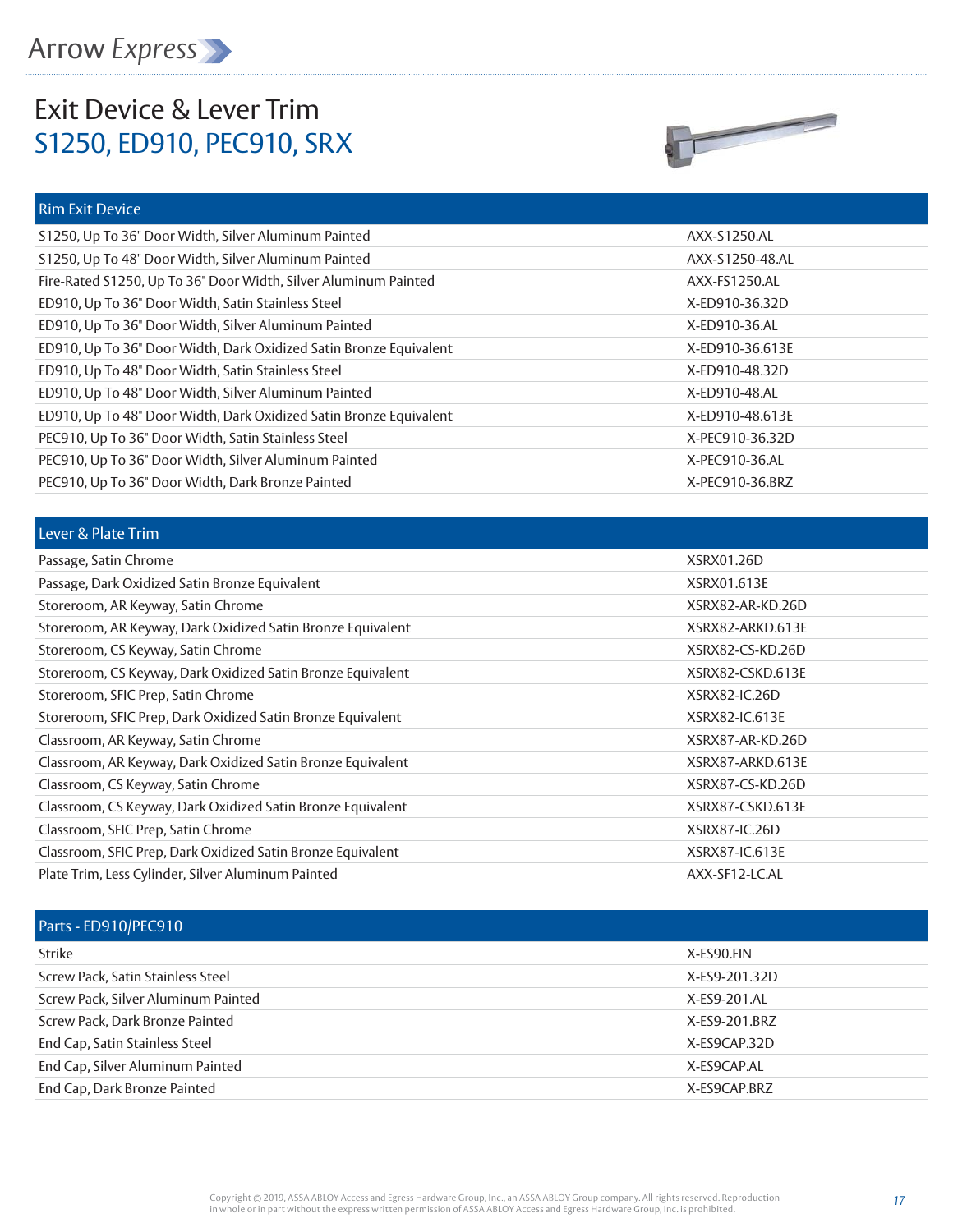

# Door Control DC300, DC500, 7800

#### mical Door Clo



| Mechanical DOOL Closels & Operators                                               |                 |
|-----------------------------------------------------------------------------------|-----------------|
| DC300, Size 1-4, Non-Hold Open, Silver Aluminum Painted                           | AXU-DC314.AL    |
| DC300, Size 1-4, Non-Hold Open, Dark Bronze Painted                               | AXU-DC314.DBZ   |
| DC300, Size 1-4, Hold Open, Silver Aluminum Painted                               | AXU-DC314-1.AL  |
| DC300, Size 1-4, Hold Open, Dark Bronze Painted                                   | AXU-DC314-1.DBZ |
| DC300, Size 2-5, Non-Hold Open, Silver Aluminum Painted                           | AXU-DC325.AL    |
| DC300, Size 2-5, Non-Hold Open, Dark Bronze Painted                               | AXU-DC325.DBZ   |
| DC300, Size 2-5, Hold Open, Silver Aluminum Painted                               | AXU-DC325-1.AL  |
| DC300, Size 2-5, Hold Open, Dark Bronze Painted                                   | AXU-DC325-1.DBZ |
| DC500, Size 1-6, Non-Hold Open, PA Bracket, Silver Aluminum Painted               | AXU-DC516.AL    |
| DC500, Size 1-6, Non-Hold Open, PA Bracket, Dark Bronze Painted                   | AXU-DC516.DBZ   |
| DC500, Size 1-6, Hold Open, PA Bracket, Silver Aluminum Painted                   | AXU-DC516-1.AL  |
| DC500, Size 1-6, Hold Open, PA Bracket, Dark Bronze Painted                       | AXU-DC516-1.DBZ |
| DC500, Size 1-6, Heavy-Duty Dead Stop Arm, Non-Hold Open, Silver Aluminum Painted | AXU-DC516-2.AL  |
| DC500, Size 1-6, Heavy-Duty Dead Stop Arm, Non-Hold Open, Dark Bronze Painted     | AXU-DC516-2.DBZ |
| DC500, Size 1-6, Heavy-Duty Dead Stop Arm, Hold Open, Silver Aluminum Painted     | AXU-DC516-3.AL  |
| DC500, Size 1-6, Heavy-Duty Dead Stop Arm, Hold Open, Dark Bronze Painted         | AXU-DC516-3.DBZ |
| 7800, Size 1-6, Universal Mount, Silver Aluminum Painted                          | X7836U.AL       |
|                                                                                   |                 |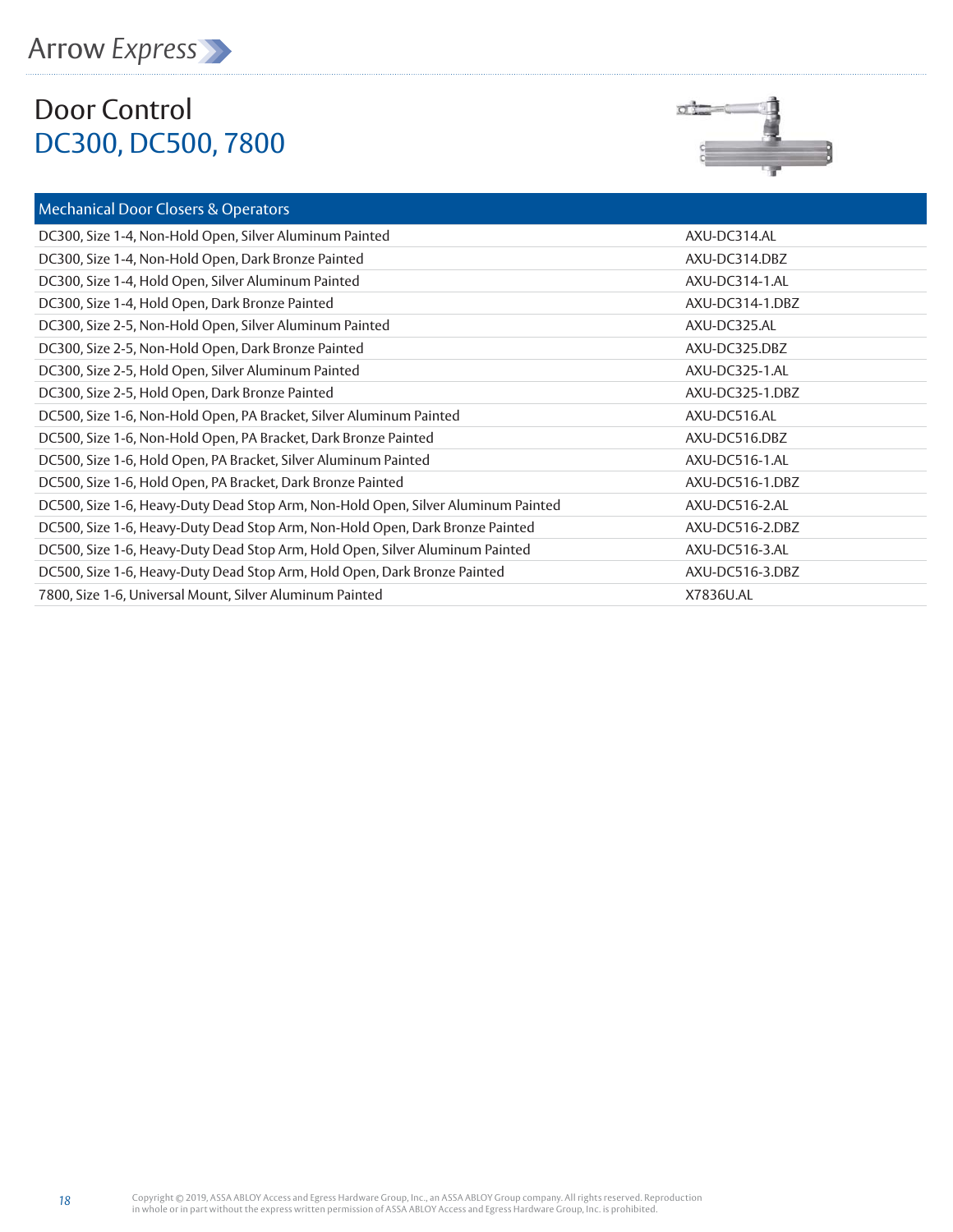

# Door Control DC300, DC500, 7800



| Parts                                                                            |                  |
|----------------------------------------------------------------------------------|------------------|
| DC300 Full Plastic Cover, Screw Pack, 1-3/8" Thru-Bolts, Silver Aluminum Painted | AXU-DC3CVR.AL    |
| DC300 Full Plastic Cover, Screw Pack, 1-3/8" Thru-Bolts, Dark Bronze Painted     | AXU-DC3CVR.DBZ   |
| DC500 Non-Hold Open Arm, Silver Aluminum Painted                                 | AXU-DC500A.AL    |
| DC500 Non-Hold Open Arm, Dark Bronze Painted                                     | AXU-DC500A.DBZ   |
| DC500 Hold Open Arm, Silver Aluminum Painted                                     | AXU-DC500A1.AL   |
| DC500 Hold Open Arm, Dark Bronze Painted                                         | AXU-DC500A1.DBZ  |
| DC500 Heavy-Duty Dead Stop, Non-Hold Open Arm, Silver Aluminum Painted           | AXU-DC500A2.AL   |
| DC500 Heavy-Duty Dead Stop, Non-Hold Open Arm, Dark Bronze Painted               | AXU-DC500A2.DBZ  |
| DC500 Heavy-Duty Dead Stop, Hold Open Arm, Silver Aluminum Painted               | AXU-DC500A3.AL   |
| DC500 Heavy-Duty Dead Stop, Hold Open Arm, Dark Bronze Painted                   | AXU-DC500A3.DBZ  |
| DC500 Heavy-Duty Cushion, Non-Hold Open Arm, Silver Aluminum Painted             | AXU-DC500A4.AL   |
| DC500 Heavy-Duty Cushion, Non-Hold Open Arm, Dark Bronze Painted                 | AXU-DC500A4.DBZ  |
| DC500 Heavy-Duty Cushion, Hold Open Arm, Silver Aluminum Painted                 | AXU-DC500A5.AL   |
| DC500 Heavy-Duty Cushion, Hold Open Arm, Dark Bronze Painted                     | AXU-DC500A5.DBZ  |
| DC500 Full Plastic Cover, Silver Aluminum Painted                                | AXU-DC500CV.AL   |
| DC500 Full Plastic Cover, Dark Bronze Painted                                    | AXU-DC500CV.DBZ  |
| DC500 Drop Plate, Silver Aluminum Painted                                        | AXU-DC500DP.AL   |
| DC500 Drop Plate, Dark Bronze Painted                                            | AXU-DC500DP.DBZ  |
| DC500 Drop Plate for PA, Silver Aluminum Painted                                 | AXU-DC500DP1.AL  |
| DC500 Drop Plate for PA, Dark Bronze Painted                                     | AXU-DC500DP1.DBZ |
| DC500 Drop Plate for Top Jamb, Silver Aluminum Painted                           | AXU-DC500DP2.AL  |
| DC500 Drop Plate for Top Jamb, Dark Bronze Painted                               | AXU-DC500DP2.DBZ |
| DC500 Drop Plate for Top Jamb Flush Ceiling, Silver Aluminum Painted             | AXU-DC500DP3.AL  |
| DC500 Drop Plate for Top Jamb Flush Ceiling, Dark Bronze Painted                 | AXU-DC500DP3.DBZ |
| DC500 Screw Pack, Silver Aluminum Painted                                        | AXU-DC500SP2.AL  |
| DC500 Screw Pack, Dark Bronze Painted                                            | AXU-DC500SP2.DBZ |
| DC300/DC500 Thru-Bolts for 1-3/4", Silver Aluminum Painted                       | AXU-DC500TB1.AL  |
| DC300/DC500 Thru-Bolts for 1-3/4", Dark Bronze Painted                           | AXU-DC500TB1.DBZ |
| DC300/DC500 Thru-Bolts for 2-1/4", Silver Aluminum Painted                       | AXU-DC500TB2.AL  |
| DC300/DC500 Thru-Bolts for 2-1/4", Dark Bronze Painted                           | AXU-DC500TB2.DBZ |
| DC300/DC500 Thru-Bolts for 1-3/8", Silver Aluminum Painted                       | AXU-DC500TB3.AL  |
| DC300/DC500 Thru-Bolts for 1-3/8", Dark Bronze Painted                           | AXU-DC500TB3.DBZ |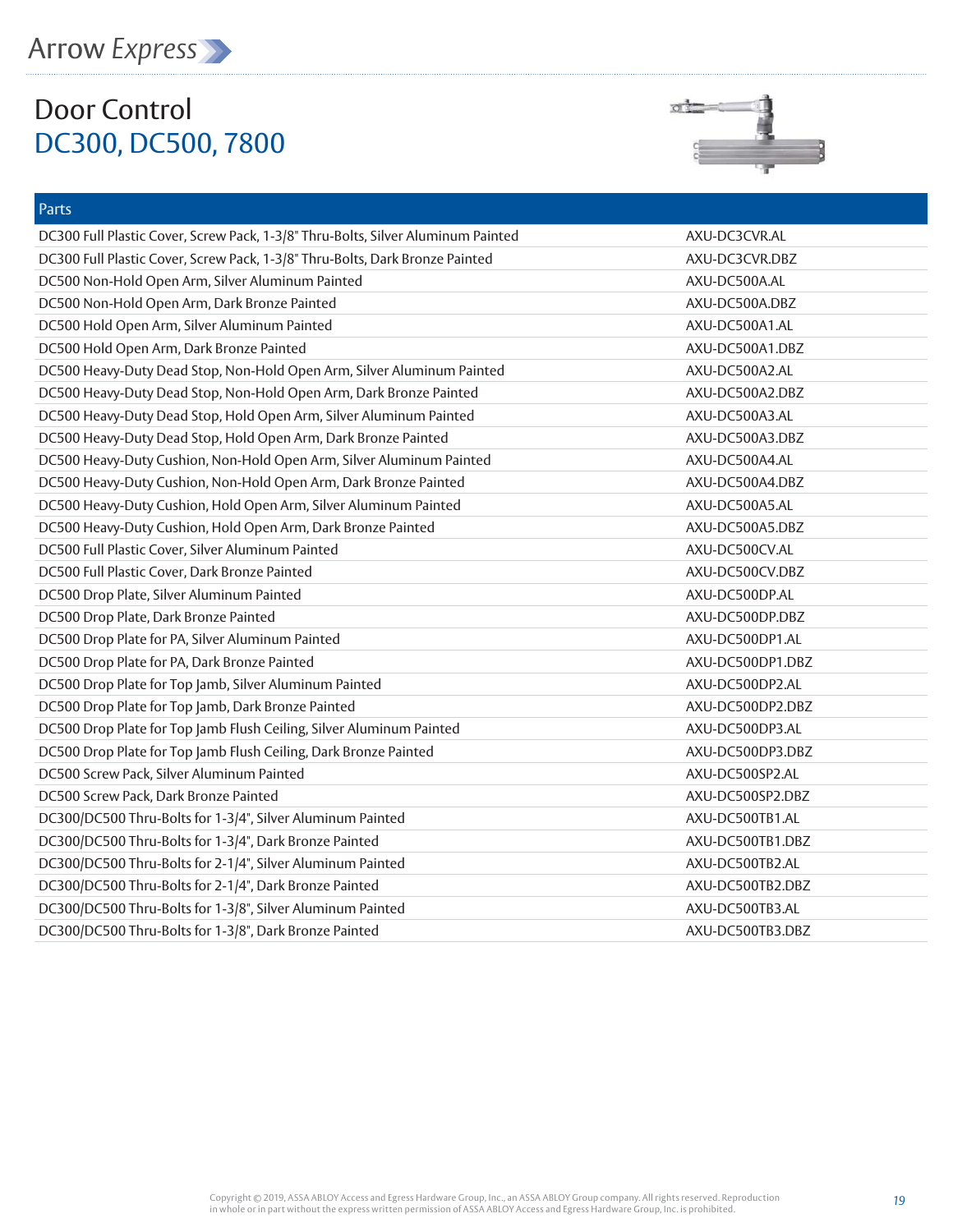## Cylinders, Keys, Housings, & Padlocks

#### Uncombinated 6-Pin SFIC Cylinders



| Plain Front, 1D Keyway, Satin Chrome | AXP-100CRPUCX1D.26D |
|--------------------------------------|---------------------|
| Plain Front, AB Keyway, Satin Chrome | AXP-100CRPUCXAB.26D |
| Plain Front, DB Keyway, Satin Chrome | AXP-100CRPUCXDB.26D |
| Plain Front, EB Keyway, Satin Brass  | AXP-100CRPUCXEB.04  |
| Plain Front, EB Keyway, Satin Chrome | AXP-100CRPUCXEB.26D |
| Plain Front, FB Keyway, Satin Chrome | AXP-100CRPUCXFB.26D |
| Plain Front, GB Keyway, Satin Chrome | AXP-100CRPUCXGB.26D |
| Plain Front, HB Keyway, Satin Chrome | AXP-100CRPUCXHB.26D |
| Plain Front, JB Keyway, Satin Chrome | AXP-100CRPUCX B.26D |
| Plain Front, KB Keyway, Satin Chrome | AXP-100CRPUCXKB.26D |
| Plain Front, LB Keyway, Satin Chrome | AXP-100CRPUCXLB.26D |
| Plain Front, MB Keyway, Satin Chrome | AXP-100CRPUCXMB.26D |
| Plain Front, QB Keyway, Satin Chrome | AXP-100CRPUCXQB.26D |
| Arrow Front, 1C Keyway, Satin Chrome | AXP-100CR-UCX1C.26D |
| Arrow Front, 1D Keyway, Satin Chrome | AXP-100CR-UCX1D.26D |
| Arrow Front, AB Keyway, Satin Brass  | AXP-100CR-UCXAB.04  |
| Arrow Front, AB Keyway, Satin Chrome | AXP-100CR-UCXAB.26D |
| Arrow Front, BB Keyway, Satin Chrome | AXP-100CR-UCXBB.26D |
| Arrow Front, CB Keyway, Satin Chrome | AXP-100CR-UCXCB.26D |
| Arrow Front, DB Keyway, Satin Brass  | AXP-100CR-UCXDB.04  |
| Arrow Front, DB Keyway, Satin Chrome | AXP-100CR-UCXDB.26D |
| Arrow Front, EB Keyway, Satin Chrome | AXP-100CR-UCXEB.26D |
| Arrow Front, FB Keyway, Satin Chrome | AXP-100CR-UCXFB.26D |
| Arrow Front, GB Keyway, Satin Chrome | AXP-100CR-UCXGB.26D |
| Arrow Front, HB Keyway, Satin Chrome | AXP-100CR-UCXHB.26D |
| Arrow Front, JB Keyway, Satin Chrome | AXP-100CR-UCX B.26D |
| Arrow Front, KB Keyway, Satin Chrome | AXP-100CR-UCXKB.26D |
| Arrow Front, LB Keyway, Satin Chrome | AXP-100CR-UCXLB.26D |
| Arrow Front, MB Keyway, Satin Chrome | AXP-100CR-UCXMB.26D |
| Arrow Front, TD Keyway, Satin Chrome | AXP-100CR-UCXTD.26D |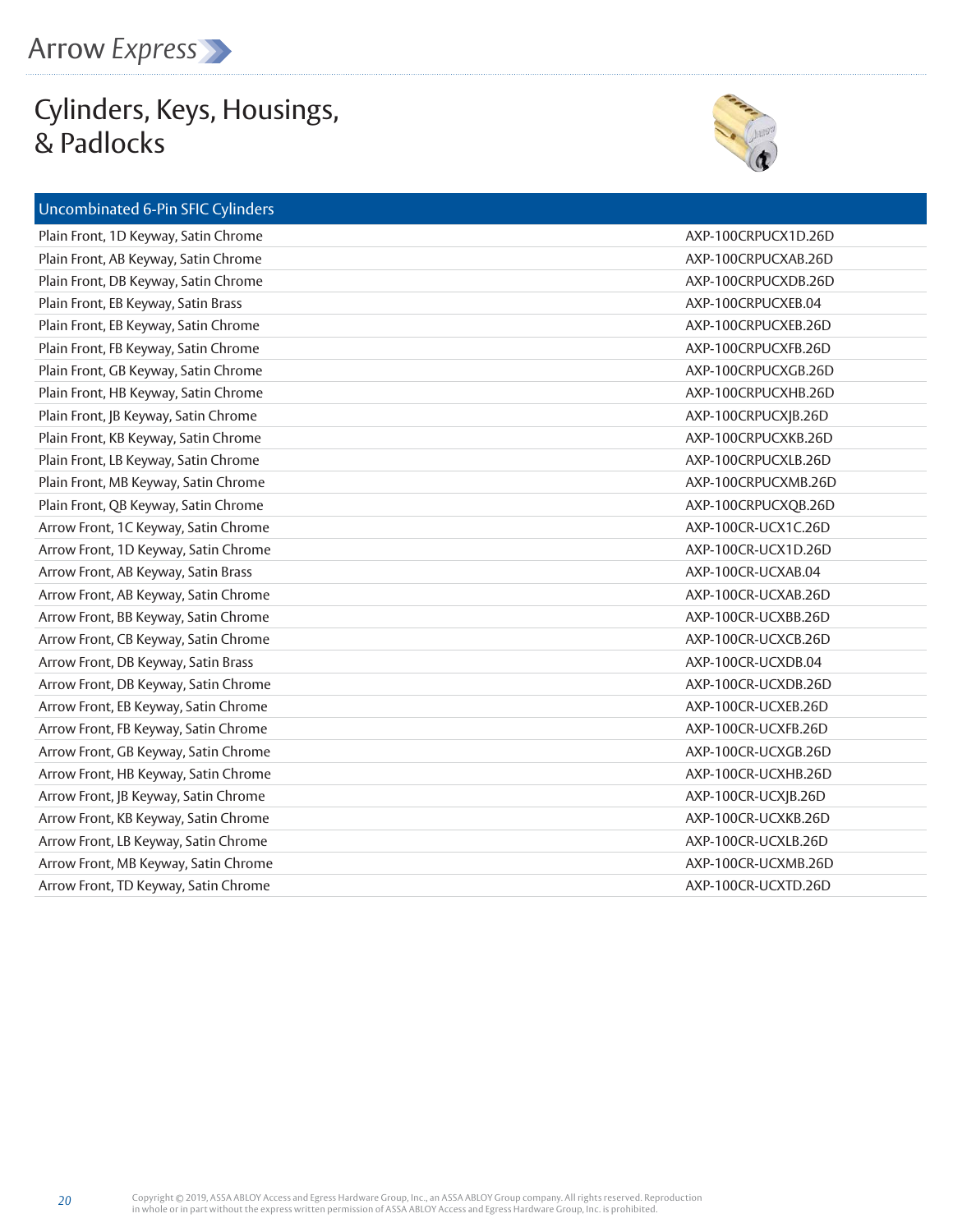## Cylinders, Keys, Housings, & Padlocks

#### Uncombinated 7-Pin SFIC Cylinders



| Plain Front, 1C Keyway, Satin Chrome | AXP-7100CRPUCX1C.26D |
|--------------------------------------|----------------------|
| Plain Front, 1D Keyway, Satin Chrome | AXP-7100CRPUCX1D.26D |
| Plain Front, AB Keyway, Satin Chrome | AXP-7100CRPUCXAB.26D |
| Plain Front, DB Keyway, Satin Chrome | AXP-7100CRPUCXDB.26D |
| Plain Front, EB Keyway, Satin Chrome | AXP-7100CRPUCXEB.26D |
| Plain Front, FB Keyway, Satin Chrome | AXP-7100CRPUCXFB.26D |
| Plain Front, GB Keyway, Satin Chrome | AXP-7100CRPUCXGB.26D |
| Plain Front, HB Keyway, Satin Chrome | AXP-7100CRPUCXHB.26D |
| Plain Front, JB Keyway, Satin Chrome | AXP-7100CRPUCXJB.26D |
| Plain Front, KB Keyway, Satin Chrome | AXP-7100CRPUCXKB.26D |
| Plain Front, LB Keyway, Satin Chrome | AXP-7100CRPUCXLB.26D |
| Plain Front, MB Keyway, Satin Chrome | AXP-7100CRPUCXMB.26D |
| Plain Front, QB Keyway, Satin Chrome | AXP-7100CRPUCXQB.26D |
| Plain Front, RB Keyway, Satin Chrome | AXP-7100CRPUCXRB.26D |
| Plain Front, TB Keyway, Satin Chrome | AXP-7100CRPUCXTB.26D |
| Plain Front, WB Keyway, Satin Chrome | AXP-7100CRPUCXWB.26D |
| Plain Front, WC Keyway, Satin Chrome | AXP-7100CRPUCXWC.26D |
| Arrow Front, 1C Keyway, Satin Chrome | AXP-7100CR-UCX1C.26D |
| Arrow Front, 1D Keyway, Satin Chrome | AXP-7100CR-UCX1D.26D |
| Arrow Front, AB Keyway, Satin Chrome | AXP-7100CR-UCXAB.26D |
| Arrow Front, DB Keyway, Satin Brass  | AXP-7100CR-UCXDB.04  |
| Arrow Front, DB Keyway, Satin Chrome | AXP-7100CR-UCXDB.26D |
| Arrow Front, EB Keyway, Satin Brass  | AXP-7100CR-UCXEB.04  |
| Arrow Front, EB Keyway, Satin Chrome | AXP-7100CR-UCXEB.26D |
| Arrow Front, FB Keyway, Satin Chrome | AXP-7100CR-UCXFB.26D |
| Arrow Front, GB Keyway, Satin Chrome | AXP-7100CR-UCXGB.26D |
| Arrow Front, HB Keyway, Satin Chrome | AXP-7100CR-UCXHB.26D |
| Arrow Front, JB Keyway, Satin Chrome | AXP-7100CR-UCXJB.26D |
| Arrow Front, KB Keyway, Satin Chrome | AXP-7100CR-UCXKB.26D |
| Arrow Front, LB Keyway, Satin Chrome | AXP-7100CR-UCXLB.26D |
| Arrow Front, MB Keyway, Satin Chrome | AXP-7100CR-UCXMB.26D |
| Arrow Front, QB Keyway, Satin Chrome | AXP-7100CR-UCXQB.26D |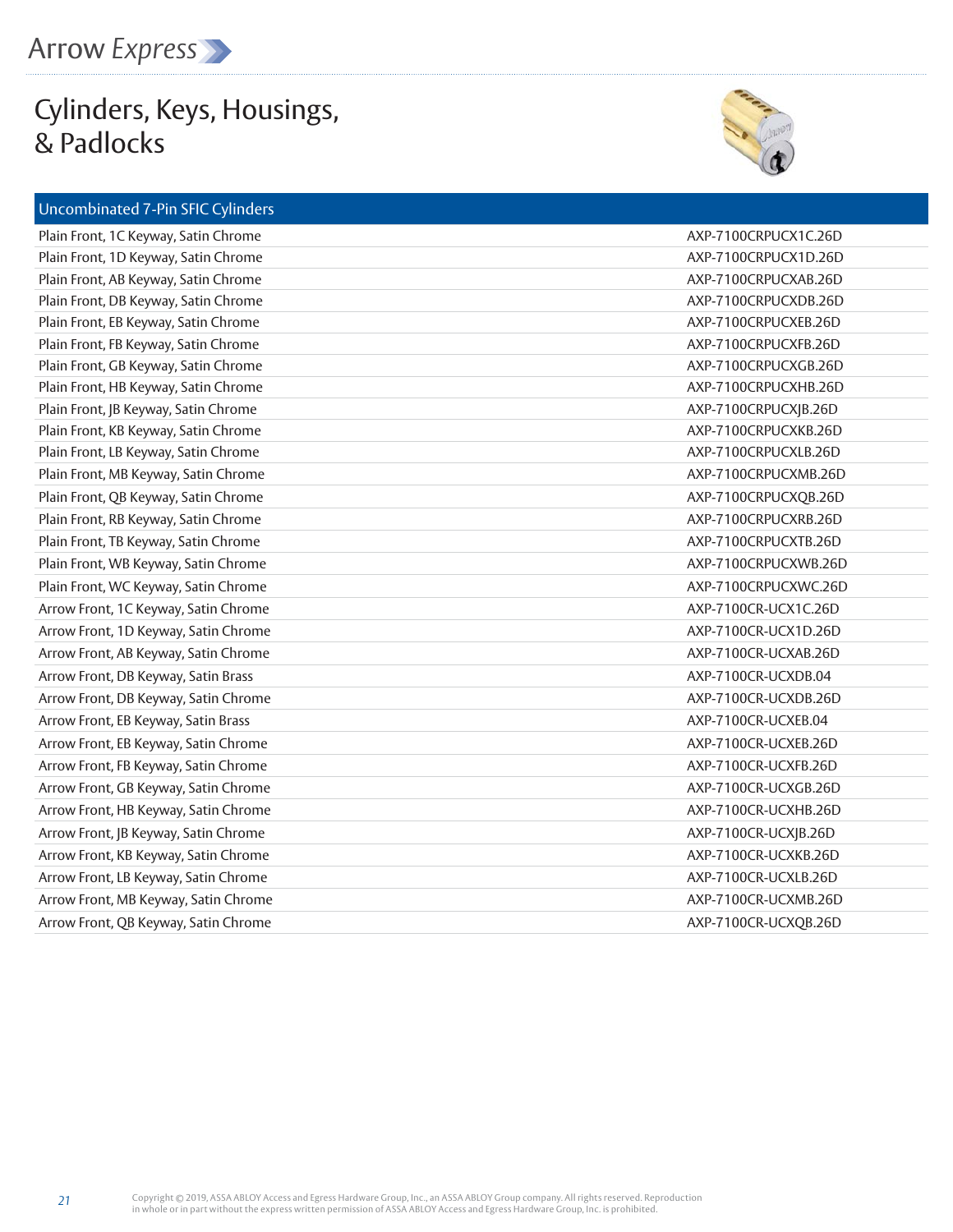

### Cylinders, Keys, Housings, & Padlocks



| <b>SFIC Housings</b>                           |                      |
|------------------------------------------------|----------------------|
| Mortise Housing, 6-Pin, 001 Cam, Satin Chrome  | AXP-16CR-16X001.26D  |
| Mortise Housing, 7-Pin, 001 Cam, Satin Chrome  | AXP-16CR-27X001.26D  |
| Mortise Housing, 7-Pin, 004 Cam, Satin Chrome  | AXP-16CR-27X004.26D  |
| Mortise Housing, 7-Pin, 006 Cam, Satin Chrome  | AXP-16CR-27X006.26D  |
| Mortise Housing, 7-Pin, AR18 Cam, Satin Chrome | AXP-16CR-27XAR18.26D |
| Rim Housing, 7-pin, Satin Chrome               | AXP-16RCR-27.26D     |
|                                                |                      |

| <b>Key Blanks</b>      |              |
|------------------------|--------------|
| 1C Keyway, Classic Bow | AXPK-C1C.NS  |
| 1D Keyway, Classic Bow | AXPK-C1D.NS  |
| 1C Keyway, Choice Bow  | AXPK-CH1C.NS |
| 1D Keyway, Choice Bow  | AXPK-CH1D.NS |
| AB Keyway, Classic Bow | AXPK-CAB.NS  |
| JB Keyway, Classic Bow | AXPK-CJB.NS  |
| QB Keyway, Classic Bow | AXPK-CQB.NS  |
| WC Keyway, Generic Bow | AXPK-GBWC.NS |
| AR Keyway, 5-Pin       | AXPK-K5A.BS  |
| AR Keyway, 6-Pin       | AXPK-K6A.NS  |

| SFIC Padlocks (cylinder not included) |                 |
|---------------------------------------|-----------------|
| 1" Shackle                            | AXP-EPC1-IC.FIN |
| 2" Shackle                            | AXP-EPC2-IC.FIN |
| 3" Shackle                            | AXP-EPC3-IC.FIN |